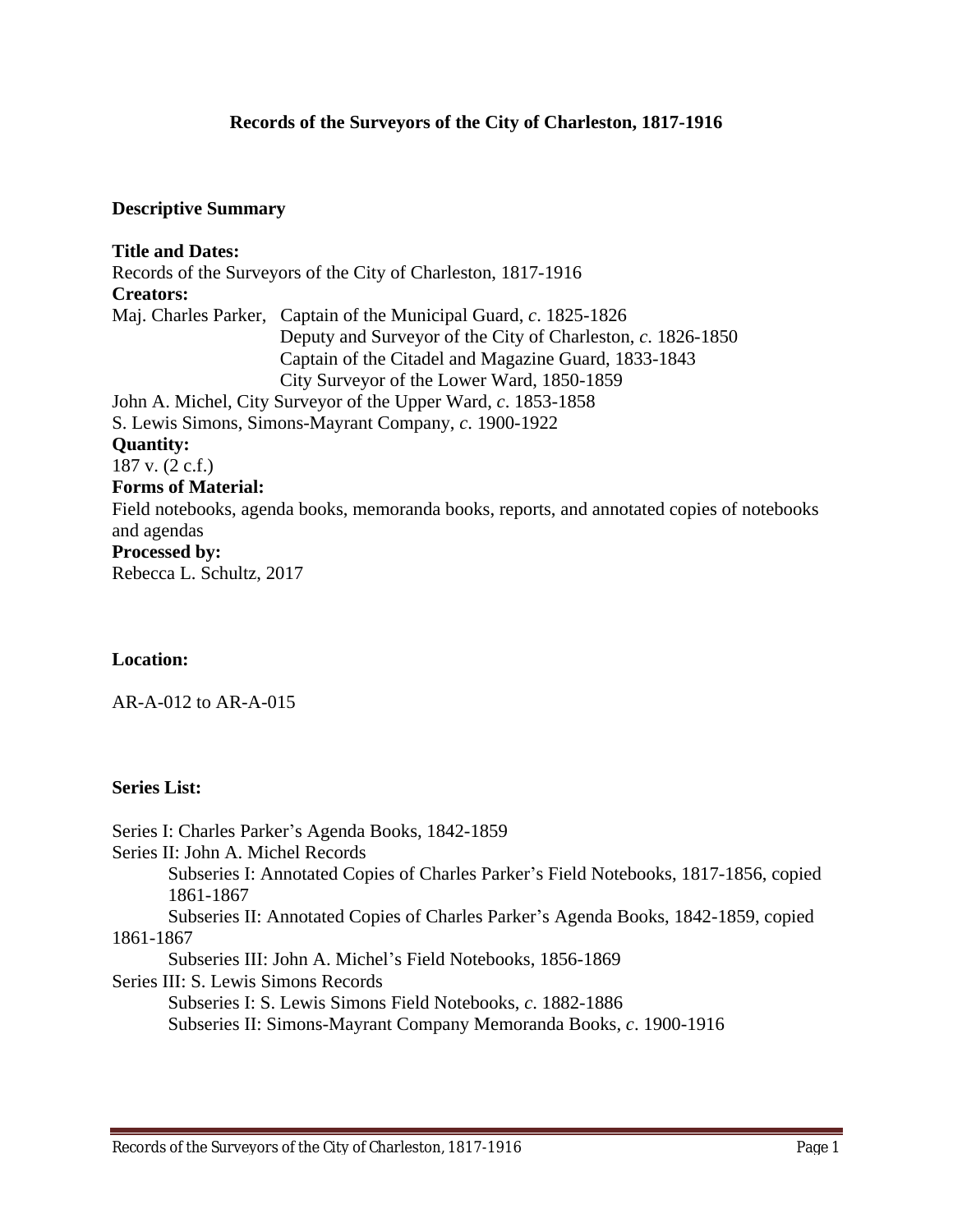## **Abstract**

The Records of the City Surveyors of Charleston, South Carolina, 1817-1916 contain the notebooks, agendas, and business-related material of three prominent surveyors who operated in Charleston and its vicinity during the nineteenth and early-twentieth centuries. Charles Parker acted as both an independent surveyor and the City Surveyor in Charleston from 1817 to 1859. Parker also served as the Captain of the Citadel and Magazine Guard, later known as The South Carolina Military Academy (The Citadel), from 1833-1843. John A. Michel worked as an independent surveyor, engineer, and architect until at least 1870. During that time, he also held the position of Surveyor of the Upper Wards for the City of Charleston from approximately 1853-1858. S. Lewis Simons acted primarily as an independent surveyor prior to establishing the surveying firm of The Simons-Mayrant Company with W.R. Mayrant in 1901. The Simons-Mayrant Company worked extensively on street and sidewalk paving contracts for the City of Charleston.

## **Background Information**

Maj. Charles Parker was born into one of Charleston's most prestigious families. The Parker family established Hayes Plantation in 1716 in the St. James Goose Creek Parish. In 1793 this land was subdivided into Ingleside Plantation, which passed to John Parker IV, and Woodlands Plantation, which passed to Charles' father, Thomas Parker. Although owner of a large rice planation, Thomas Parker devoted the majority of his time to a career in law. He held the position of the first U.S. District Attorney for the State of South Carolina from 1792 until his death in 1820.<sup>1</sup> Charles' maternal uncle was John Drayton, a U.S. District Court Judge and the Governor of South Carolina from 1800-1802 and 1808-1810.

In 1814 Charles Parker gained entrance into The United States Military Academy at West Point. There he studied under the famed surveyor Andrew Ellicott. Upon graduating in 1817, Parker returned to Charleston, where he served in the 28<sup>th</sup> Regiment of the South Carolina Militia.<sup>2</sup> Although his exact dates of service are unknown, Parker eventually rose to the position of Captain of the Municipal Guard. In May 1826 Parker mentioned having resigned the office of "Captain of the City Guard." His reasons for resignation are unclear; however, it was around this time that Parker offered his services as City Surveyor to the Charleston City Council. After the Nullification Crisis, Parker once again took up military service when Governor Robert Y. Hayne appointed him to the position of Captain of the Citadel and Magazine Guard. He held that position from 1833-1843, after which the arsenal was converted into The South Carolina Military Academy.3

<sup>&</sup>lt;sup>1</sup> Agha, Andrew, Philips, Charles F., Jr., and Joshua Fletcher, "Inland Swamp Rice Context, c. 1690-1783," National Register of Historic Places Multiple Property Documentation Form, (Charleston, S.C.: Brockington and Associates, June 6, 2011).

<sup>2</sup> "Charles Parker," *City Gazette and Daily Advertiser*, March 3, 1819, America's Historical Newspapers (accessed December 7, 2017).

<sup>3</sup> *Reports and Resolutions of the General Assembly of South Carolina, Passed at its Regular Session of 1845*, (Columbia, S.C.: A.G. Summer, State Printer, 1845), 156-157.

Records of the Surveyors of the City of Charleston, 1817-1916 Page 2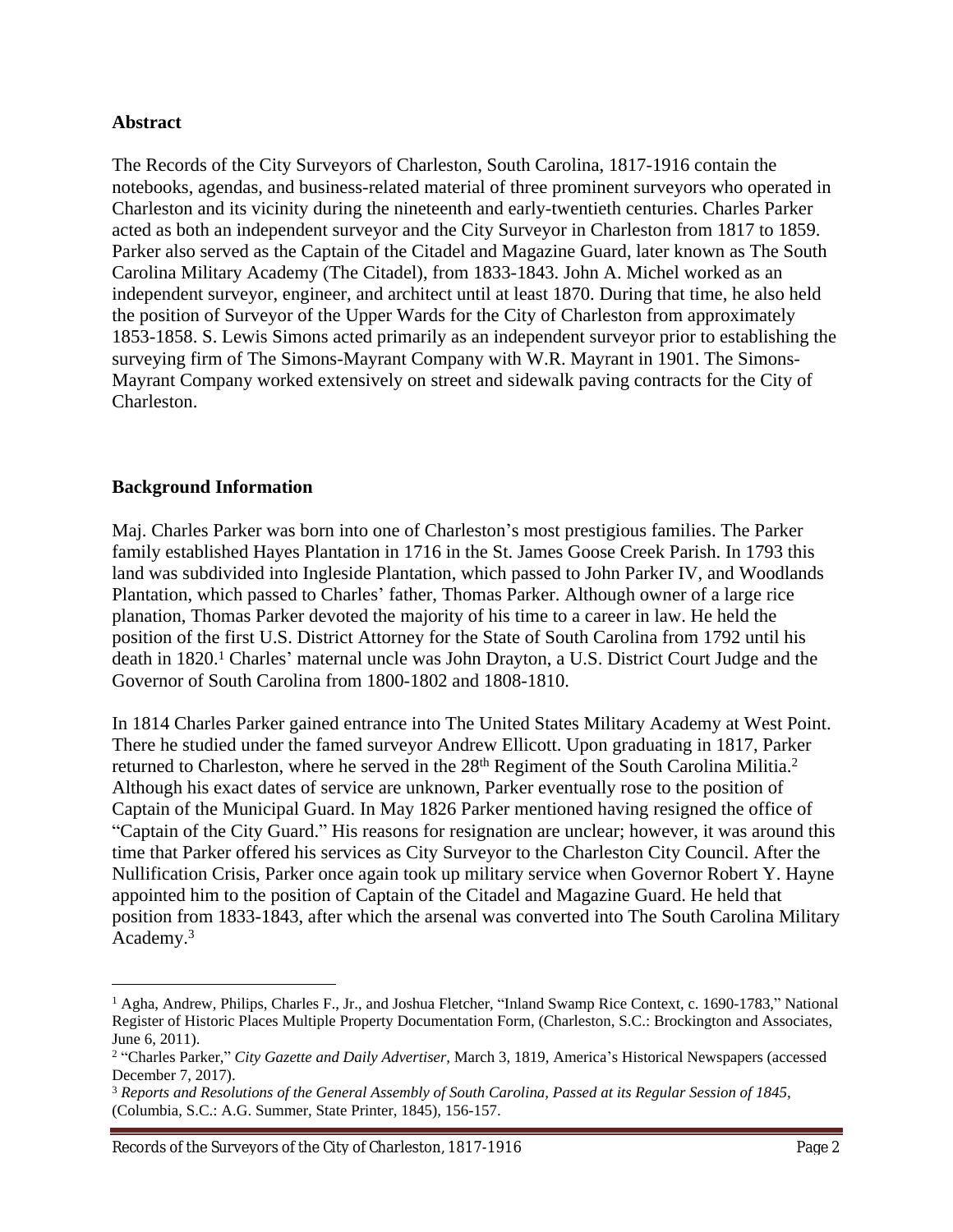When the City expanded its boundary from Boundary (now Calhoun) Street to Mount Pleasant Street in 1850, the position of Surveyor of the Upper Wards was created to alleviate some of the demands made upon Parker, who then became the Surveyor of the Lower Wards. Several local engineers and surveyors acted as Surveyor of the Upper Wards during the 1850s and early 1860s including Robert K. Payne, John L. Branch, and John A. Michel. Due to a dearth of extant records, the periods of their employment with the City are not entirely clear.

John A. Michel graduated from the College of Charleston in 1847 and operated as an independent surveyor, engineer, and architect until at least 1870. During that time he also held the position of Surveyor of the Upper Wards for the City of Charleston from approximately 1853-1858.<sup>4</sup> Parker and Michel worked closely together on a number of projects until Parker's death in 1859. Between 1861 and 1870 Michel created copies of many of Charles Parker's notebooks and agendas, which he went on to utilize in his later career.

Eventually Charles Parker's agendas, Michel's annotated copies of Parker's agendas and notebooks, and Michel's own records came to be in the possession of S. Lewis Simons. How or when the material came into Simons' possession is unclear; however, by 1888 Simons was advertising in *The Charleston City Directory* as a Civil Engineer and Surveyor, "Owning exclusively the Entire Collections of Papers, Plats, Note Books [*sic*], Etc., of John Diamond, R.K. Payne, John A. Michel, R.Q. Pinckney, Wm. Hume and Simons & Howe Surveyors, together with a three-fourths interest in the Purcell and Parker papers." 5

S. Lewis Simons went on to have a long career in surveying and engineering. He worked both independently and as a part of several different engineering firms. His most successful business undertaking, the Simons-Mayrant Company held numerous contracts with the City of Charleston. Some of the infrastructure improvement projects they worked on included the construction of sewage pump stations as well as street and sidewalk paving in high profile areas like Murray Boulevard, Hampton Park Terrace, and Colonial Lake.

# **Scope and Content Note:**

Charles Parker took extensive notes of his daily activities. He recorded a variety of information relevant to his occupational activities along with information of a more personal nature including healthcare concerns, literary interests, and community and family events. Historical events of interest include the great fire of 1838, yellow fever epidemics of 1852 and 1854 along with various meteorological events. It should also be noted that Parker took extensive notes on magnetic variation. Meridian measurements along with meteorological and astrological observations are located throughout the records.6

<sup>4</sup> Ravenel, Beatrice St. Julien, *Architects of Charleston*, (Charleston, S.C.: Carolina Art Association, 1964), 262-263. <sup>5</sup> *The Charleston City Directory Together with a Compendium of Governments, Institutions, and Trades of the City*,

<sup>(</sup>Charleston, S.C.: Southern Directory Publishing Company, 1888), 20.

<sup>6</sup> For more information on Charles Parker's investigation of magnetic variation see: Parker, Charles, *Report on Monuments Erected At the Magazines and Vicinity, (Charleston Neck,) on A True Meridian. In Pursuance of a Resolution of the Legislature of South Carolina, adopted at its Session of 1847 And Also, On The Magnetic Needle*, (Charleston, SC: Miller & Brown, 1849).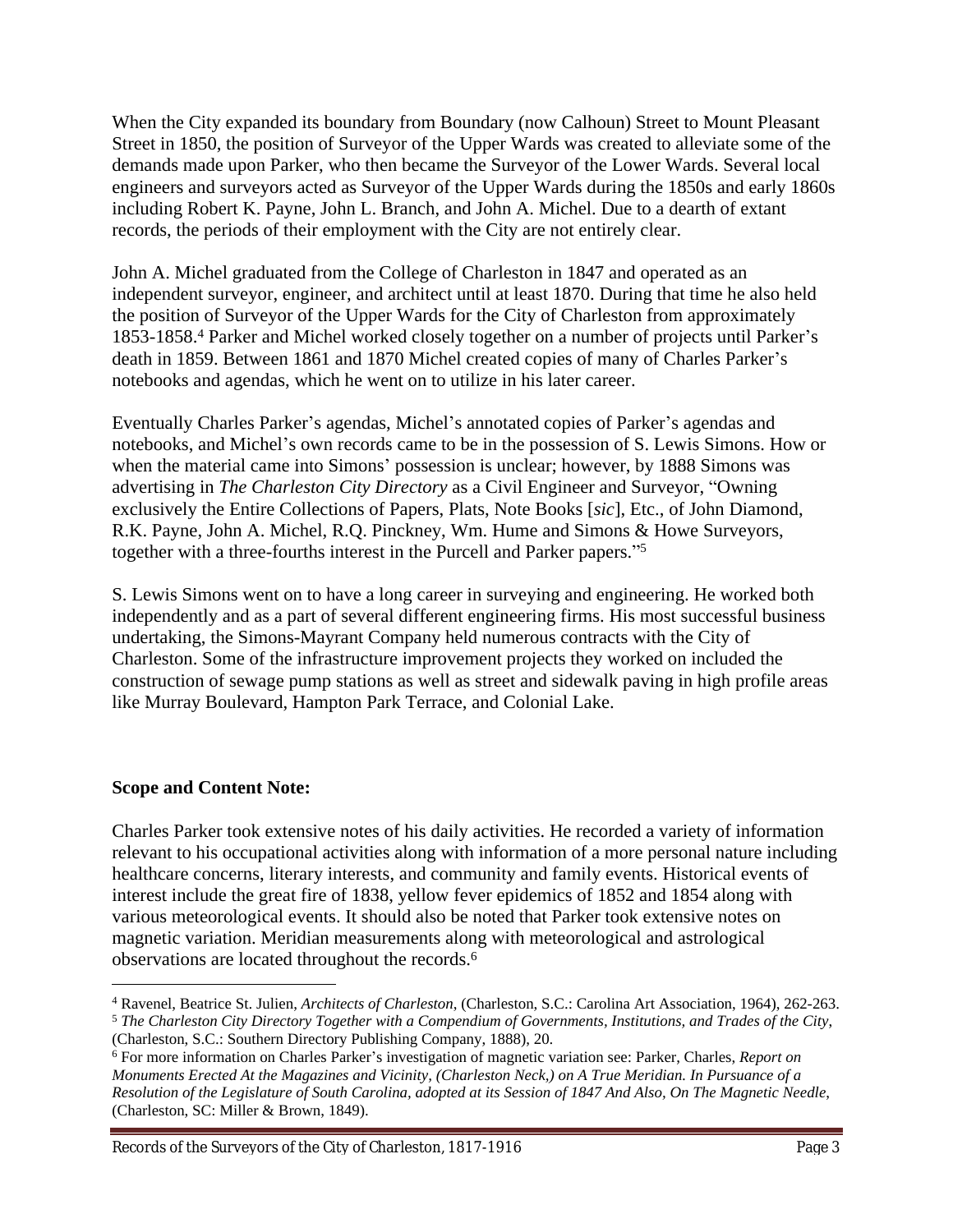As an independent surveyor, Parker surveyed plantations, wharves, waterways, and individual lots, residences, and businesses. A vital part of creating land surveys involved determining the original bounds of a property along with any subsequent land divisions. By scouring records of land grants and property conveyances, Parker traced the history and lineage of the properties he surveyed. His meticulously recorded research provides a valuable tool for property researchers and offers important information on antebellum plantations in the Charleston area.

Parker's work for the City mainly focused on street measurements for paving and sewerage purposes. This involved establishing street elevation levels and boundaries which he used to direct the individuals responsible for their pavement or sewerage. Parker also created lists of homeowners and residents for paving and drainage tax assessments.

Parker's agendas also contain references to his work as Captain of the Citadel and Magazine Guard. When The Citadel building was completed in 1829, the State requested that federal troops from Fort Moultrie be stationed there. During the Nullification Crisis just a few years later, however, Governor Hayne requested the removal of federal troops from the Magazine and appointed Charles Parker as Captain of the Citadel and Magazine Guard. Parker held that position from 1833-1843 during which time he kept records of military enlistments, expenses, and weapon stores.<sup>7</sup>

In both his official duties and independent labor, Parker used the services of skilled slaves. References to the work performed by slaves either owned by Parker or hired from other slaveholding families are located throughout the papers. Parker paid particular attention to the behavior of slaves, some of whom acted out through sabotage or "absenting" themselves. Parker also detailed the punishment given for such behavior which often involved the slave workhouse also known as the "sugar house."

The records of John A. Michel and S. Lewis Simons, although not as extensive, also offer valuable historical information. Michel's records contain surveys of several plantations and large estates along with street surveys. S. Lewis Simons' records contain surveys of individual property owners and local businesses. Topics of special interest in Simons' records include discussions of concrete and mortar formulas along with the composition of the walls of Fort Moultrie.

## **Note to Researchers:**

It is important to note that the names of many streets, street addresses, plantations, and other locations referenced in the material may have changed (sometimes multiple times). It is sometimes necessary to compare current maps with antiquated maps, such as the Sanborn Fire Insurance Maps, in order to ascertain what property a document is referencing. Some of the

<sup>7</sup> For more information on the early history of The Citadel see: Thomas, John Peyre, *The History of the South Carolina Military Academy with Appendixes*, (Charleston, SC: Walker, Evans & Cogswell Co., 1893). Also see: Bond, Col. J.O. *The Story of the Citadel,* (Richmond, VA: Garrett and Massie Publishers, 1936).

Records of the Surveyors of the City of Charleston, 1817-1916 Page 4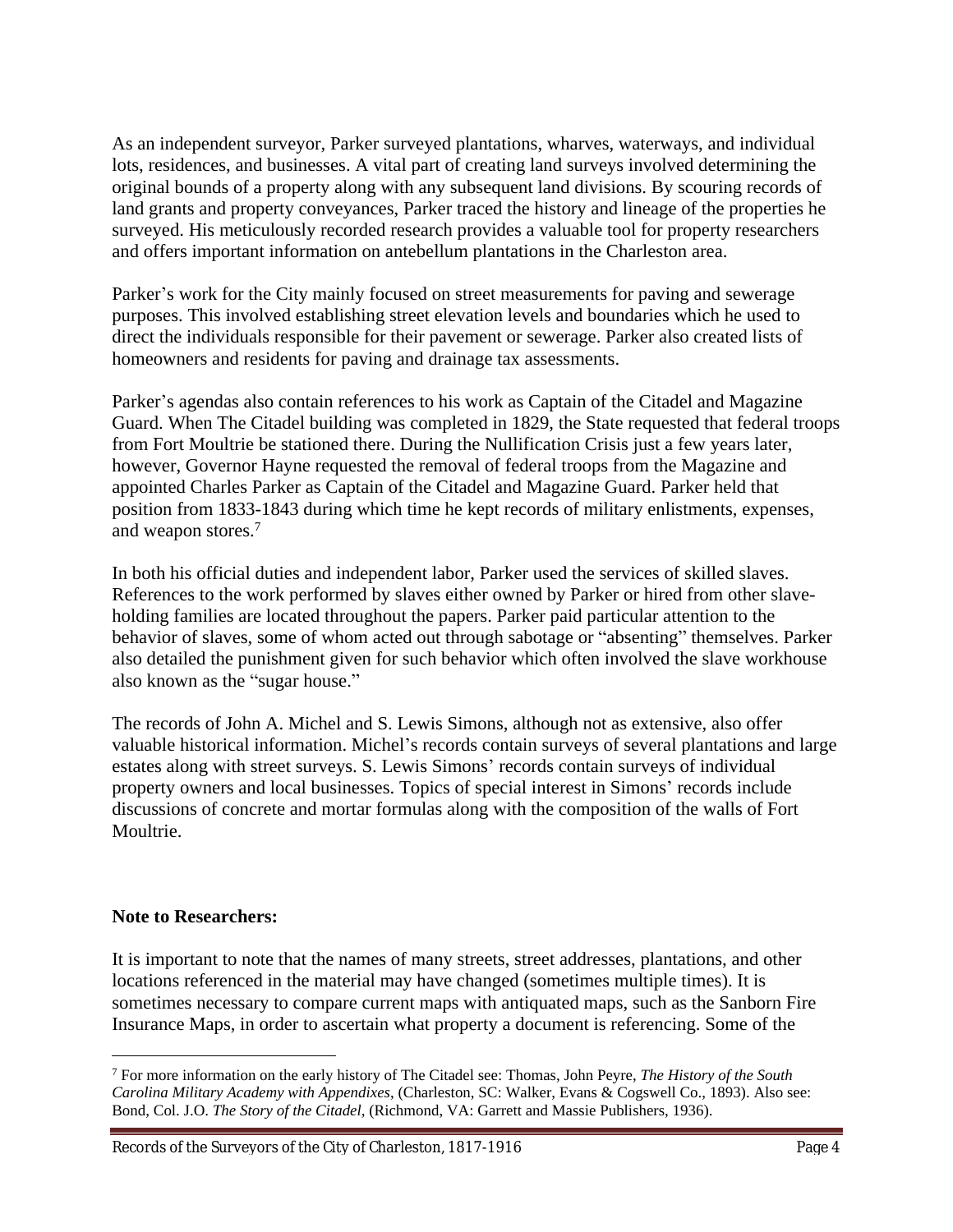street names referenced in the collection which have changed include Boundary Street, which is present-day Calhoun Street; Parsonage Street, which is now Market Street; Lynch Street, which is now a part of Ashley Avenue; Smith Lane, which is now Lamboll Street; Friend Street, which is now Legare Street; and Mazyck Street, which is now Logan Street.

## **Related Material:**

For more information on the work completed by the Simons-Mayrant Company for the City of Charleston,see the Thomas P. Stoney Mayoral Papers, 1921-1931 and the City of Charleston Engineering Records, 1867-1979.

## *Charles Parker's Agenda Books, 1842-1859*

| $\mathbf{1}$ | 10 | Charles Parker Agenda No. 1, September 1842-February 1843: re: treatment of<br>slaves, The Citadel, military enlistments, Laurel Island, Fort Moultrie                                                                                 |
|--------------|----|----------------------------------------------------------------------------------------------------------------------------------------------------------------------------------------------------------------------------------------|
|              | 11 | Charles Parker Agenda No. 2, March 1843: re: Wentworth St. drains, Market St.<br>survey                                                                                                                                                |
|              | 12 | Charles Parker Agenda No. 3, April-July 1843 [fragile]: re: Hutson/Boundary St.<br>survey                                                                                                                                              |
|              | 13 | Charles Parker Agenda No. 4, July-August 1843 [fragile]: re: Wentworth St.<br>paving tax assessments, slave sales                                                                                                                      |
|              | 14 | Charles Parker Agenda No. 5, August-October 1843: re: paving regulations,<br>colonial land grants and conveyances, Society St. survey, Chisolm's Upper Wharf                                                                           |
|              | 15 | Charles Parker Agenda No. 6, October 1843-January 1844 [fragile]: re: treatment<br>of slaves, St. Julian Ravenel property, Stobos Island, Pon Pon ruins                                                                                |
|              | 16 | Charles Parker Agenda No. 7, January-March 1844: re: conveyance of potter's<br>field to the City, Plainsfield Plantation, Pawlette Plantation, Pringle Field<br>Plantation, Gilbert Geddes, Geddes Hall Plantation, Society St. survey |
|              | 18 | Charles Parker Agenda No. 8, March-May 1844: re: Wentworth St. survey, land<br>grants and conveyances, St. Philips Episcopal Church cemetery, Berkeley<br>County plantations                                                           |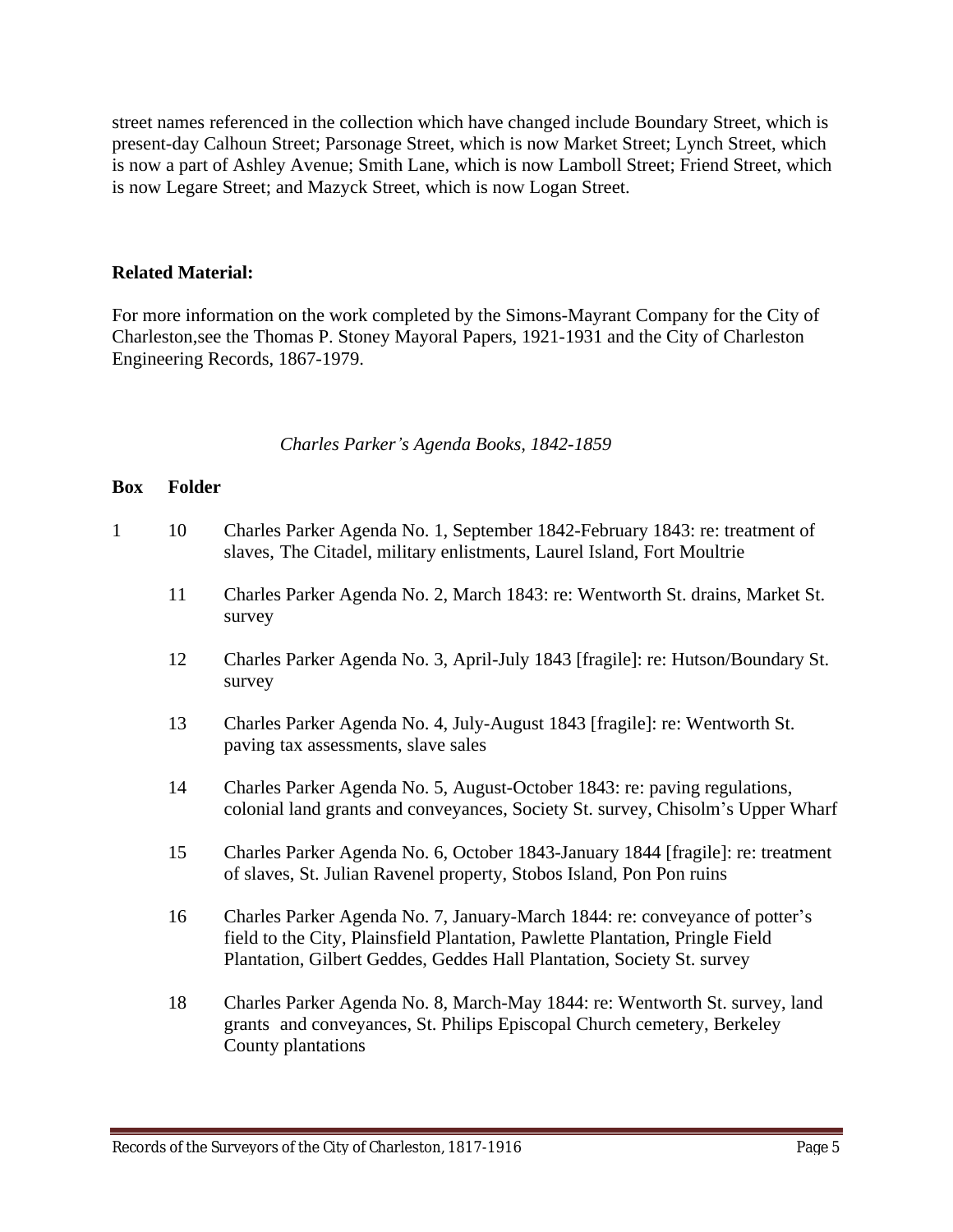- 1 19 Charles Parker Agenda No. 9, May-June 1844: re: Werner's Carriage Factory, St. Philips Episcopal Church cemetery, land grants and conveyances, Pinckney/Anson St. survey, King St. survey
	- 20 Charles Parker Agenda No. 10, June-August 1844: Gadsden St. encroachment, Wyatt's Square, Lynch St. survey
	- 21 Charles Parker Agenda No. 11, August-September 1844: re: Cumberland St. survey, St. Philips Church, Harleston Village history, Hayne St. survey, William Ravenel House
	- 23 Charles Parker Agenda No. 12, September-November 1844: re: Gadsden's Wharf, East Bay St. survey, Robert L. Pinckney, An Ordinance to Regulate the Office of City Surveyor
	- 24 Charles Parker Agenda No. 13, November 1844-February 1845: re: Prioleau St. wharves, Dockon Creek
	- 25 Charles Parker Agenda No. 14, February-March 1845: re: Concord St. dimensions, Henry Horlbeck property, Boone Hall Plantation, Vanderhorst St. survey, land grants and conveyances
	- 26 Charles Parker Agenda No. 15, March-May 1845 [fragile]: re: Atlantic St. paving tax assessments, John Schnierlie Estate–Queen/Chalmers St., Daniel Hart Estate– Meeting/Society St., East Bay/Pinckney St. survey, Archdale St. levels
	- 27 Charles Parker Agenda No. 16, May-June 1845: re: Trapman Estate–Short/ Mazyck St. survey Estate, Cooper River, Amerinthea Elliott Estate, Pinckney St. survey, Santee Canal, Ann/Meeting St. survey
	- 29 Charles Parker Agenda No. 17, July-August 1845: re: Gadsden's Wharf, Holloway family property, Wraggsborough
	- 30 Charles Parker Agenda No. 18, August-October 1845: re: Gadsden's Wharf, land grants and conveyances, Church St. survey, Cooper River settlements, Middle St. survey, East Bay/Concord St. survey
	- 32 Charles Parker Agenda No. 19, October 1845-January 1846: re: Bennett's Wharf, Bennett's Steam Mill, Saint Paul's Church, Water/Church St. survey, Cooper River
	- 33 Charles Parker Agenda No. 20, January-February 1846: re: Princess St. survey, Point Comfort Plantation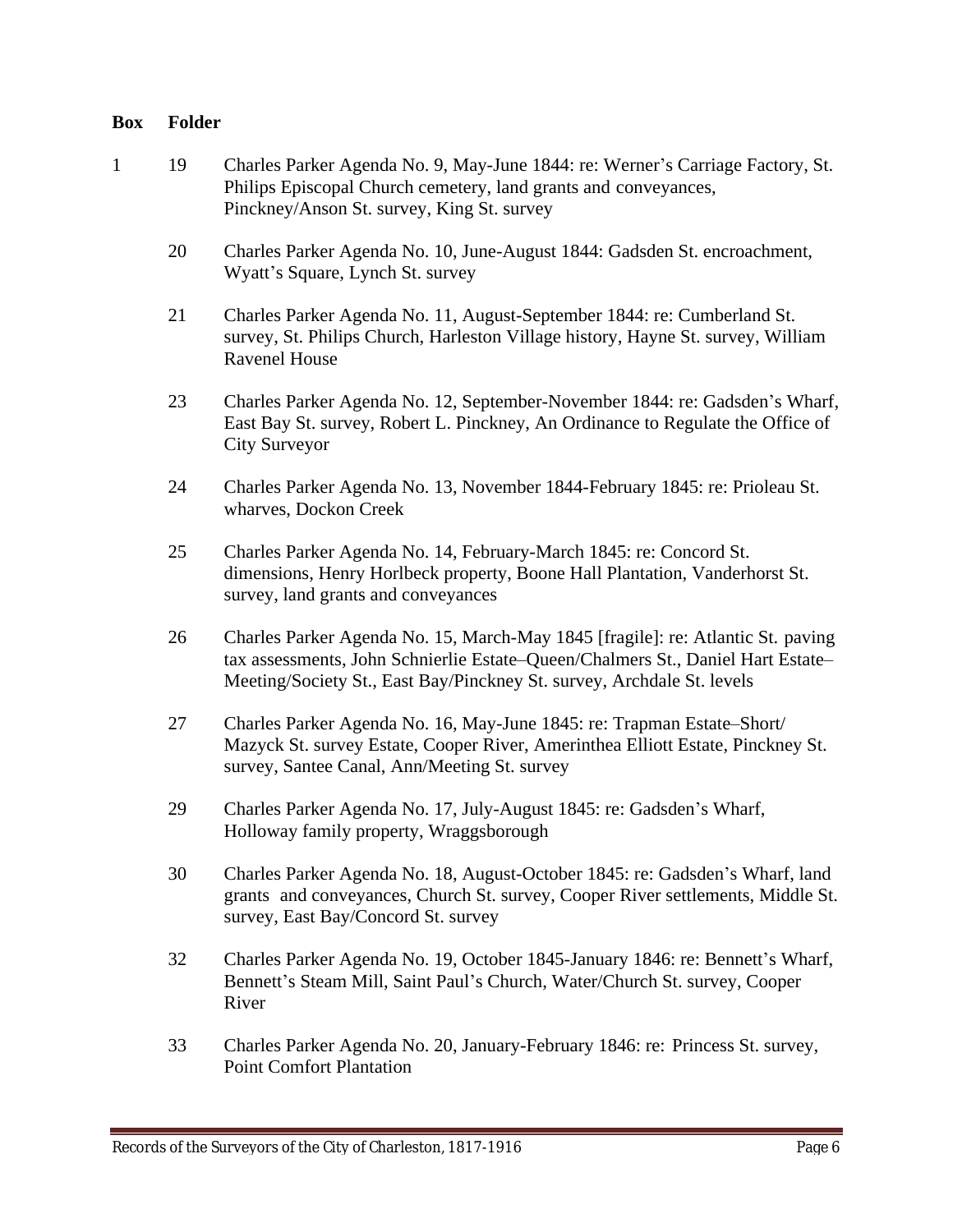- 1 34 Charles Parker Agenda No. 21, February-March 1846: re: land grants and conveyances, East Battery/South Battery St. survey, East Bay/Boundary St. survey, street drains
	- 35 Charles Parker Agenda No. 23, May-June 1846: re: Edisto/Ashley River Canal, Bacons Bridge, Givhan's Ferry, Slans Bridge, Parkers Ferry, Sullivan's Ferry, Normans Landing, Harts Bluff, Rantowles, Ashley Ferry, Little Edisto, Edisto Ferry, Wentworth/St. Philip St. survey, Gibbes Wharf, Edward Trescott plantation–St. Johns Berkeley [Harry Hill Plantation a.k.a. "The Farm"]
	- 36 Charles Parker Agenda No. 24, June-July 1846: re: Hayne/Church St. levels, Boundary St. levels, Wentworth St. tax assessments, East Bay St. levels, Mulberry Plantation, tidal measurements, Santee Canal, George St. levels
	- 37 Charles Parker Agenda No. 25, July-August 1846: re: Market St. tax assessments, Samuel Prioleau Estate, Vendue Range survey, Boundary St. assessment, Union Wharf, Knox's Wharf
	- 38 Charles Parker Agenda No. 26, August-September 1846: re: Boone Hall Plantation, Knox's Wharf, Bennett's Wharf, Esther Barron, John Boone, John Fenwick, Reuben Moses property–Society St.
	- 39 Charles Parker Agenda No. 27, September-November 1846: re: Knox's Wharf, tidal measurements, Williams Wharf, James Schoolbred property–Gadsden St., Legare St. levels
	- 40 Charles Parker Agenda No. 28, November 1846-January 1847: re: Meeting/ Ladson St. survey
	- 41 Charles Parker Agenda No. 29, January-March 1847: re: land conveyances, railroad route survey, Boyce & Co. Wharf, treatment of slaves, Exchange Wharf, Hope Plantation, Bluff Plantation, Wilton Plantation [a.k.a. Willtown Bluff Plantation]
	- 42 Charles Parker Agenda No. 30, March-April 1847: re: East Bay/Tradd St. survey, Grimke-Fraser House, McLeod Plantation [a.k.a. Lightwood Plantation], Alice Cassidy property–Elliott St.
	- 43 Charles Parker Agenda No. 33, June-July 1847: re: Harleston, Hasell/Meeting St. survey, Barre St. survey, Morris Island, Quarantine Station
	- 44 Charles Parker Agenda No.34, July-August 1847: re: Tivoli Garden, land conveyances, Church St. tax assessments, Rutledge St. levels, Hasell St. levels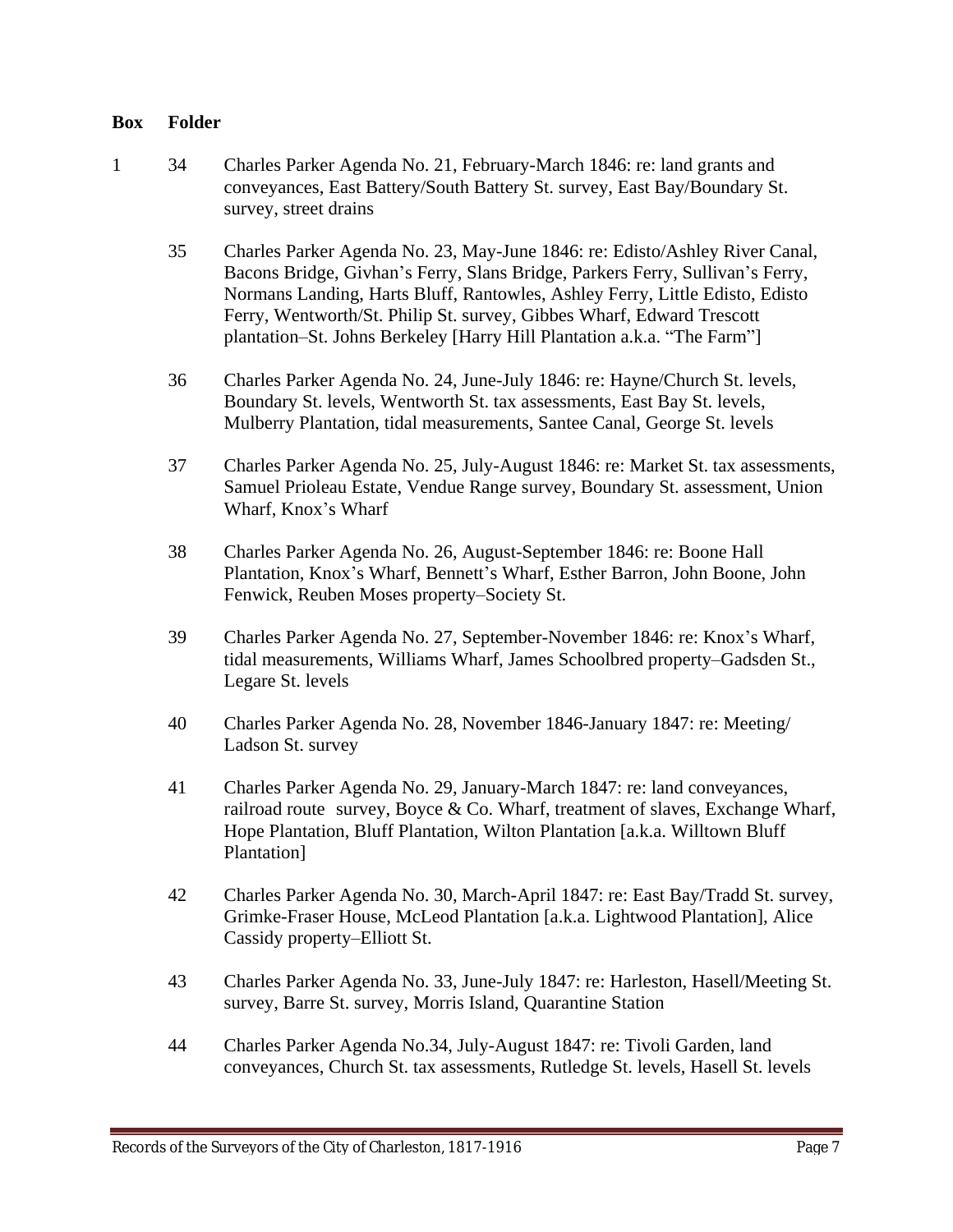- 1 45 Charles Parker Agenda No. 35, August-September 1847: re: Joseph Dill, Round O Plantation, Albert Elfe property–Montagu St., East Bay St. levels
	- 46 Charles Parker Agenda No. 36, September-October 1847: re: Charleston Gas Light Company property–Church St.
	- 47 Charles Parker Agenda No. 37, October-November 1847: re: magnetic variation, King/Smith Lane survey, Charleston Library Society, Meeting/Society St. survey
	- 48 Charles Parker Agenda No. 38, November 1847-January 1848: re: Belle Isle Plantation–Cat Island, Richard H. Lowndes, Edward P. Wall property
	- 49 Charles Parker Agenda No. 39, January-March 1848: re: Mount Pleasant Plantation, Richard H. Lowndes, Santee land grants, Pon Pon Plantation, Pinckney St. property, treatment of slaves, slave resistance, Jonathan Lucas Estate, Middleburg Plantation
	- 50 Charles Parker Agenda No. 40, March-May 1848: re: Lewis Trapman property, Tradd St. levels, Fitzsimons's Wharf, treatment of slaves, Boone Hall Plantation, tax payment for slaves, Cat Island, Pon Pon Plantation
	- 51 Charles Parker Agenda No. 41, May-June 1848: re: colonial land grants, Williams Wharf, "Battery Garden" [White Point Garden], Battery Sea Wall, slave badges, Boone Hall Plantation, street drains
	- 52 Charles Parker Agenda No. 42, June-July 1848: re: Steamer *G.W. Coffee*, 1847 City Tax Book, Santee Canal
- 2 1 Charles Parker Agenda No. 43, July-September 1848: re: magnetic variation, Queen St. survey, Holmes Family Estate, land grants and conveyances
	- 2 Charles Parker Agenda No. 44, September-November 1848: re: William Ravenel property, Broad/East Bay St. survey, Board of Health
	- 3 Charles Parker Agenda No. 46, January-February 1849: re: street drains, Market St. levels, Pon Pon Plantation [Bluff Wayne Plantation], Charleston Hotel– Meeting St.
	- 4 Charles Parker Agenda No. 47, February-May 1849: re: Market St. levels, William Gibbes property, land grants and conveyances, Ann Morris Estate, Col. John Ashe
	- 5 Charles Parker Agenda No. 48, May-June 1849: re: East Bay St. survey, Lewis Trapman Estate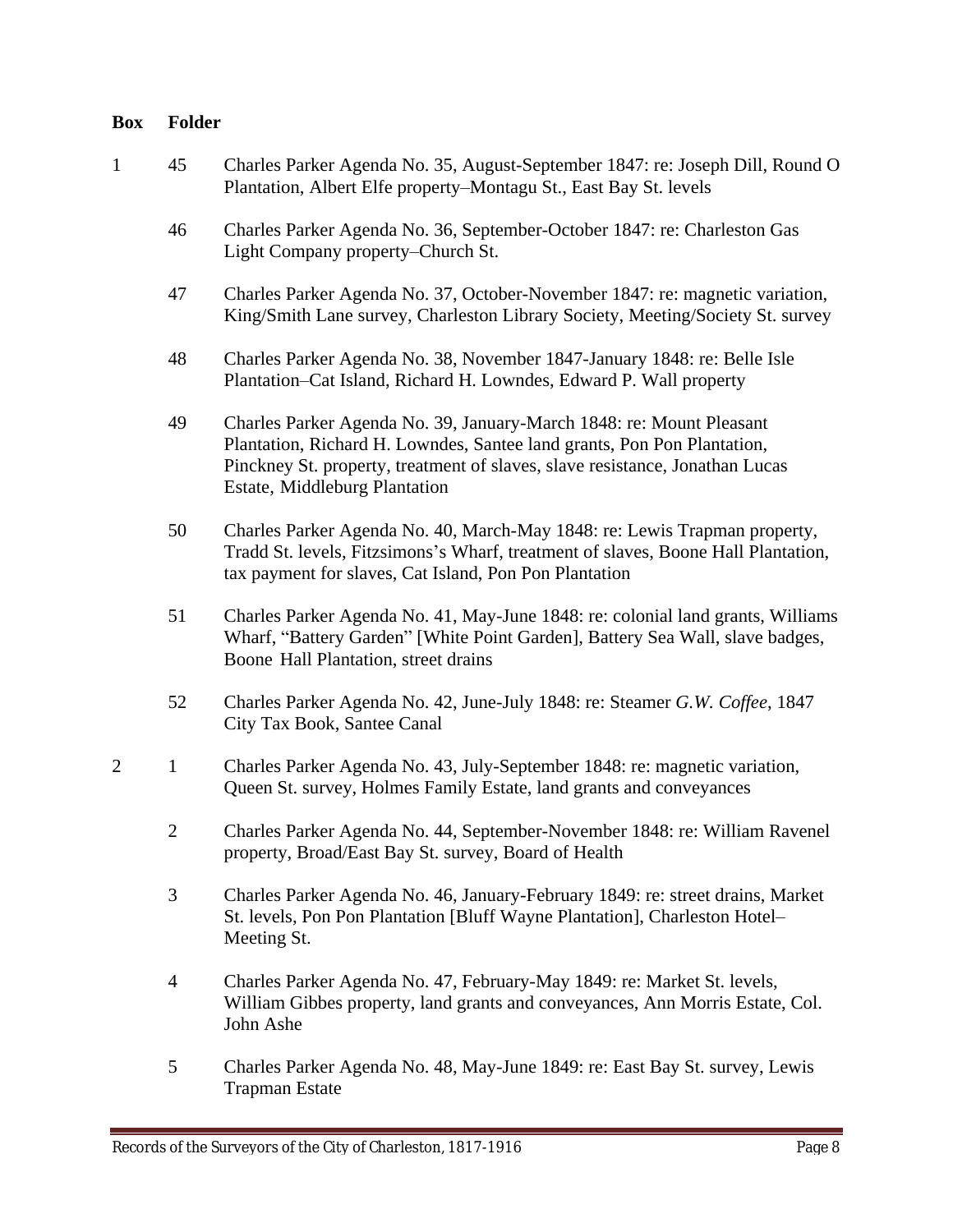- 2 6 Charles Parker Agenda No. 49, June-July 1849: re: King/Parsonage survey, land grants and conveyances, Ann Morris Estate, old "Sugar House" [slave workhouse and jail], George St. levels, Tradd/Council St. survey, St. Philips Church cemetery
	- 7 Charles Parker Agenda No. 50, July-August 1849: re: City Assessor Book, drain construction, South Battery survey, Lamboll St. survey
	- 8 Charles Parker Agenda No. 51, August 1849: re: Broad St. levels, Savage St. dimensions, Laurens St. levels, South Carolina Military Academy Magazine
	- 9 Charles Parker Agenda No. 52, September-October 1849: re: South Carolina Military Academy Magazine, Hope Plantation, King St. levels, Pinckney St. levels, Chalmers St. tax assessments, Linguard St. tax assessments
	- 10 Charles Parker Agenda No. 53, October-November 1849: re: Rye Harbor, Anderson Island, Cumberland St. levels, treatment of slaves, slave resistance, East Bay/Atlantic St. survey, Broad St. survey
	- 11 Charles Parker Agenda No. 54, November 1849: re: street drains, Broad/Rutledge St. levels, Wentworth St. levels, East Bay St. tax assessments, Gadsden's Wharf
	- 12 Charles Parker Agenda No. 55, November 1849-January 1850: re: Cooper River/ Santee Canal survey, Savannah Creek, Mattassee Lake, Col. Samuel Palmer Gravel Hill Plantation, Hell Hole Swamp, William Ball, Huger Bridge, Wall Eye Swamp
	- 13 Charles Parker Agenda No. 56, January-February 1850: re: Mattassee Lake, Strawberry Road levels, Gadsden's Wharf, Market drains, Anson St. survey
	- 14 Charles Parker Agenda No. 57, February 1850: re: Gadsden's Wharf, 62 Meeting St. conveyance, street drains, Wentworth St. drain levels
	- 15 Charles Parker Agenda No. 58, February-March 1850: re: Meeting/Water St. survey, street levels, street drains, will of Jonah Horry
	- 16 Charles Parker Agenda No. 59, March-April 1850: re: street drains, Nathan Hart Estate, will of Edward Fenwick, land conveyances, Queen St. survey
	- 17 Charles Parker Agenda No. 60, April 1850: re: Boundary St. levels, Boundary/ East Bay St. survey, Bennett's Rice Mill, Wentworth St. levels, Gadsden's Wharf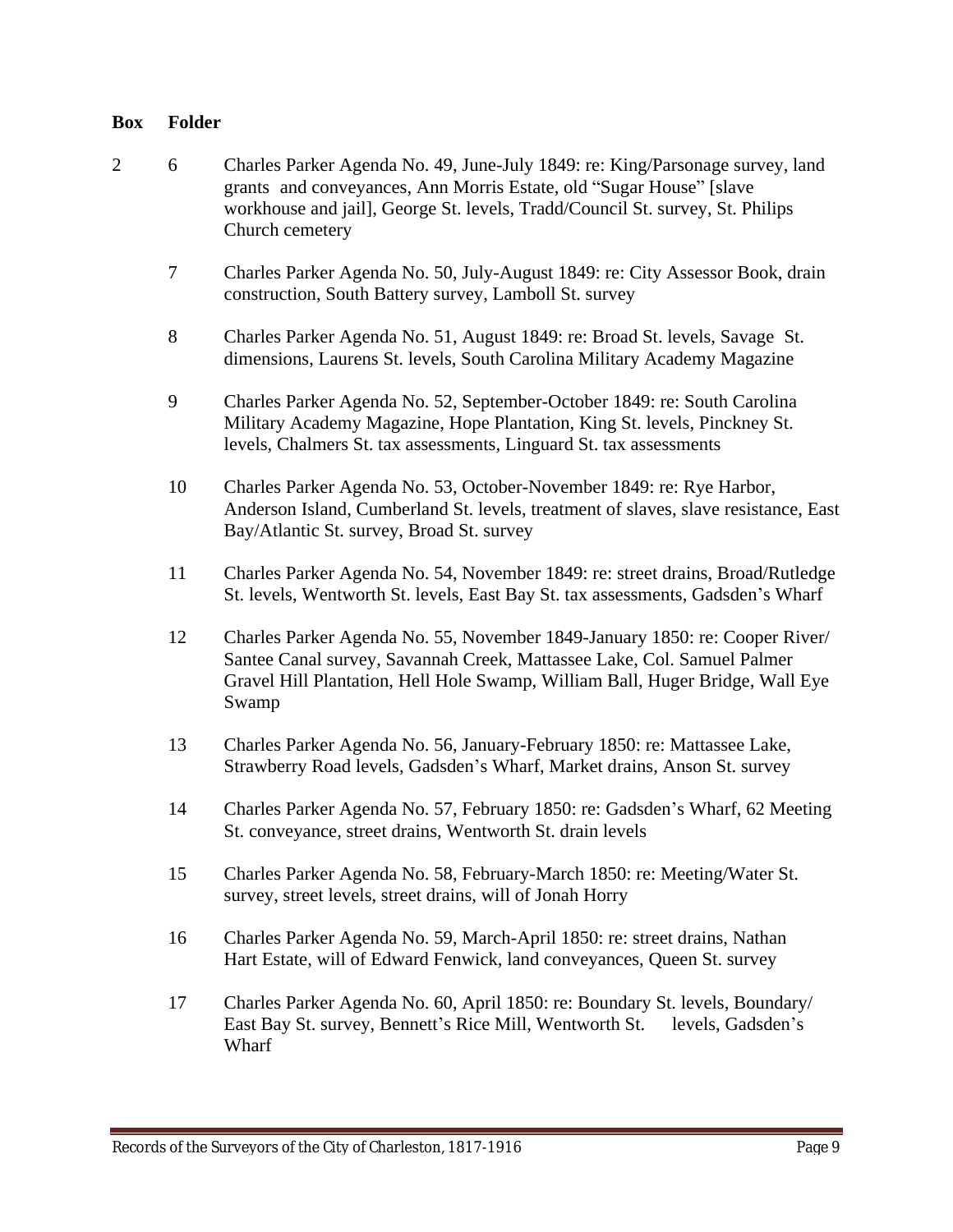- 2 18 Charles Parker Agenda No. 61, April-May 1850: re: Broad St., Pinckney/East Bay survey, Cumberland/East Bay survey, Anson St. Presbyterian Church, King St. dimensions, George St. dimensions, Hon. Thomas Bennett, Jr., property
	- 19 Charles Parker Agenda No. 62, May 1850: re: paving tax assessments for streets: Cumberland, Beaufain, George, Pinckney, Wentworth, Queen, East Bay
	- 20 Charles Parker Agenda No. 63, May-June 1850: re: East Bay/Pinckney St. survey, Charleston Land Company, Hayne/Pinckney survey, Anson/Church survey, Market St. survey, Hayne/Market St. fire, Wentworth St. tax assessments, railroad, King/Meeting St. survey, Coming St. tax assessments
	- 21 Charles Parker Agenda No. 64, June 1850: re: city boundary, George St. tax assessments, Robert H. Lucas property–Cannonboro, Wilson St. tax assessments, Magazine St. tax assessments, Clifford St. tax assessments, Kirkland Lane tax assessments
	- 22 Charles Parker Agenda No. 65, June-July 1850: re: J. Clarence Cochran property, Robert H. Lucas property, Fish Market Dock, Calvary Church, Broad St. tax assessments, Wentworth St. tax assessments, slave resistance, Beaufain St. dimensions
	- 23 Charles Parker Agenda No. 66, July-August 1850: re: Meeting St. survey, land conveyances, Exchange Wharf, Accommodation Wharf, Williams Wharf, Boundary St. levels, Pinckney St. survey, Vernon St. tax assessments, Inspection St. tax assessments, Washington St. tax assessments
	- 24 Charles Parker Agenda No. 67, August-September 1850: re: Washington/ Charlotte St. survey, Hawes Wharf, street brick laying practices, Mordecai Cohen property, Mazyckboro, Mazyck family
	- 25 Charles Parker Agenda No. 68, September-October 1850: re: Glebe St. tax assessments, Beaufain St. tax assessments, Bull St. drainage
	- 26 Charles Parker Agenda No. 69, October-November 1850: re: slave resistance, L.C. Clifford property–Cumberland St., R.K. Payne, James Earley property– Church St., Philadelphia St. property – Thomas Garety, Shell Hall, East Bay St. survey
	- 27 Charles Parker Agenda No. 70, November 1850-January 1851: re: East Bay St. survey, James G. Holmes Estate, Beaufain/Smith St. survey, Castle Pinckney, Harleston survey, John Lewis Faber–King St. survey, Laurel Hill Plantation, mortar batteries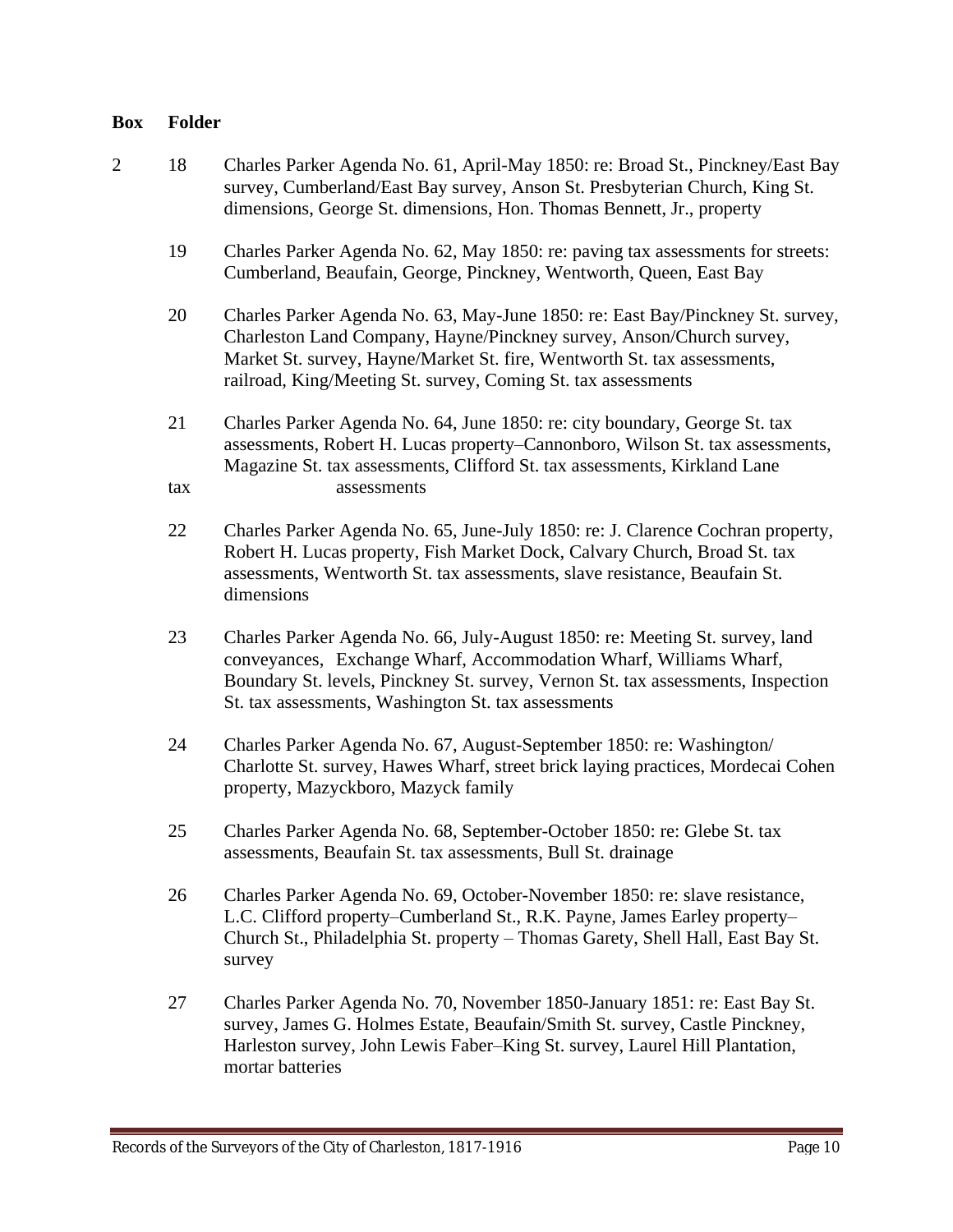- 2 28 Charles Parker Agenda No. 71, January-February 1851: re: St. Philip/Vanderhorst St. survey, New/Tradd St. survey, Broad/Orange St. survey, Mordecai Cohen Estate
	- 29 Charles Parker Agenda No. 72, February-April 1851: re: Rutledge/Queen survey, John S. Bird property–King St., land grants and conveyances
	- 30 Charles Parker Agenda No. 73, April-May 1851: re: Lamboll/Legare survey, New St. survey, Cherry Hill–Bears Island, James Macbeth–East Bay St. survey, Thomas N. Gadsden–Rutledge St., Governor Thomas Bennett, Jr.,–Line St. survey, Cumberland / East Bay survey, land conveyances
	- 31 Charles Parker Agenda No. 74, May-June 1851: re: Tradd St. survey, Bears Island, Meeting St. survey, Bennett's Mill Pond, John Torrent–Pritchard St. survey, monument at St. Michaels Church, Yeaman Hall Plantation
	- 32 Charles Parker Agenda No. 75, June-July 1851: re: Bennett's Mill Pond, Pinckney/Church St. survey, Hayne / Church St. drainage, Ravenswood Plantation, Hebrew cemetery, Boyce & Co. Wharf, Fort Sumter, Fort Moultrie, Castle Pinckney, Hampstead marsh lands
	- 33 Charles Parker Agenda No. 76, July-September 1851: re: Adger's Wharf, Bennett's Mill Pond, Lodge Alley drainage, land grants and conveyances Bridge Company, State St. survey
	- 34 Charles Parker Agenda No. 77, September-October 1851: re: Pinckney St. survey, Coming St. tax assessment, David Lopez, College/Green St. tax assessments, German Fire Station, Mordecai Cohen Estate
	- 35 Charles Parker Agenda No. 78, October-December 1851: re: Mordecai Cohen Estate, Queen St. levels, Gabriel Capers Estate–Dubose tract
	- 36 Charles Parker Agenda No. 79, December 1851-January 1852: re: Bulow Estate– King St., College/Green St. tax assessments, Kerrison property–King/Market St., Mordecai Cohen Estate
	- 37 Charles Parker Agenda No. 80, January-February 1852: re: Col. Samuel J. Palmer–Gravel Hill Plantation, Hugh P. Cameron House–Bull St., railroad extension, Charleston Battery, White Point Garden, Calhoun St. tax assessments, Anson St. tax assessments, Middle St. tax assessments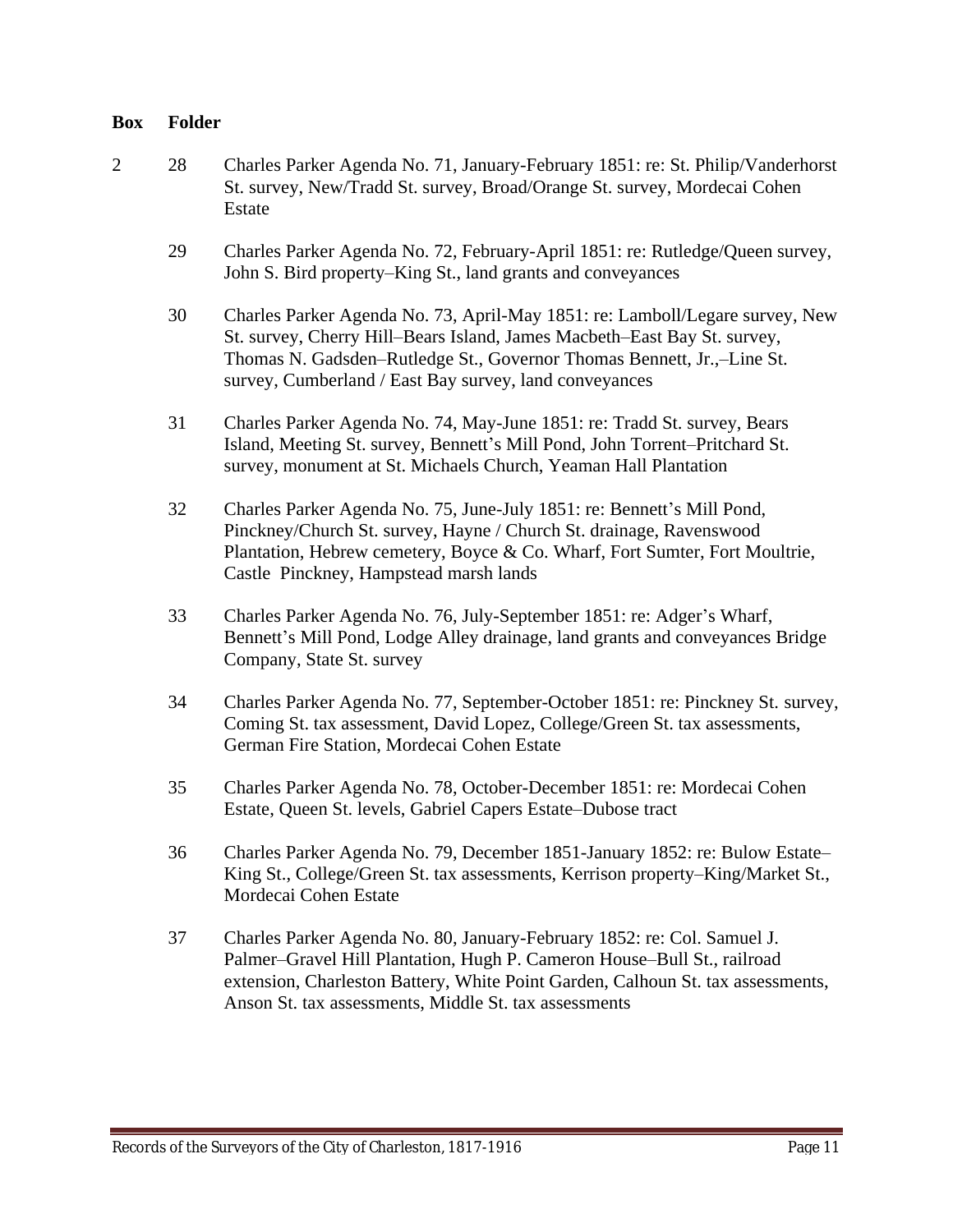- 2 38 Charles Parker Agenda No. 81, February-March 1852: re: Kerrison property– King/Market St. survey, Beaufain/Kirkland St. survey, Calhoun St. tax assessments, South Bay St. tax assessments, Thomas Corbett property–Ashley/ Bull St. survey, Lewis Trapman–Franklin St. survey
	- 39 Charles Parker Agenda No. 82, March-April 1852: re: Pezant Estate Cumberland/State St. survey, Rutledge/Wentworth St. survey, J.M. Walton property–Wentworth St., Gadsden's Wharf, Pritchard/Concord St. survey
	- 40 Charles Parker Agenda No. 83, April 1852: re: Adger's Wharf, E.J. Barnwell property, Kohn Estate–Broad St. survey, Archdale/West St. survey, Julian Ravenel–Belvedere Ave. property, Catholic Church–Broad St. survey, Hon. Thomas Bennett, Jr., property
	- 41 Charles Parker Agenda No. 86, June-July 1852: re: Bee/Ashley St. survey, William Lucas Estate, Bennett's Mill Pond–Bridge Causeway, slavery, Magnolia Cemetery, Shutes Folly, Eliza Lee–Tradd St. survey
	- 42 Charles Parker Agenda No. 87, July-August 1852: re: Washington/Charlotte St. survey, Eliza Lee property, Ashley/Bee St. survey, King St. levels, Bridge Company, Lynch/Bull St. survey, Magnolia Cemetery, St. Philip/Calhoun St. survey, Clement's Ferry, James B. Campbell – Rutledge St. survey, Thomas N. Gadsden–Montague St. survey
	- 43 Charles Parker Agenda No. 88, August-September 1852: re: Governor Thomas Bennett Estate, Middle/Minority St. survey, Mazyck St. widening, Laurens/Wall St. survey, slavery, slave resistance
	- 44 Charles Parker Agenda No. 89, September-October 1852: re: yellow fever epidemic, Boundary St. survey, Beaufain St. survey, Harleston St. survey, Wentworth St. drainage, State Bank of South Carolina, treatment of slaves, slave workhouse, slave resistance, King St. levels
	- 45 Charles Parker Agenda No. 90, October-November 1852: re: slave workhouse treatment of slaves, Rutledge Ave. drainage, tide levels, the Hut Plantation, Bellvue Plantation–Adelaide Gibbes
	- 46 Charles Parker Agenda No. 91, November 1852: re: Burns Lane widening, tide levels, Bennett's Mill Pond, street flooding, N.E. Railroad, Smiths Wharf
	- 47 Charles Parker Agenda No. 92, November-December 1852: re: land conveyances, Archdale/Beresford St. survey, Tradd St. survey, Bellvue Plantation–Adelaide Gibbes, the Hut Plantation, Smith/Bull St. survey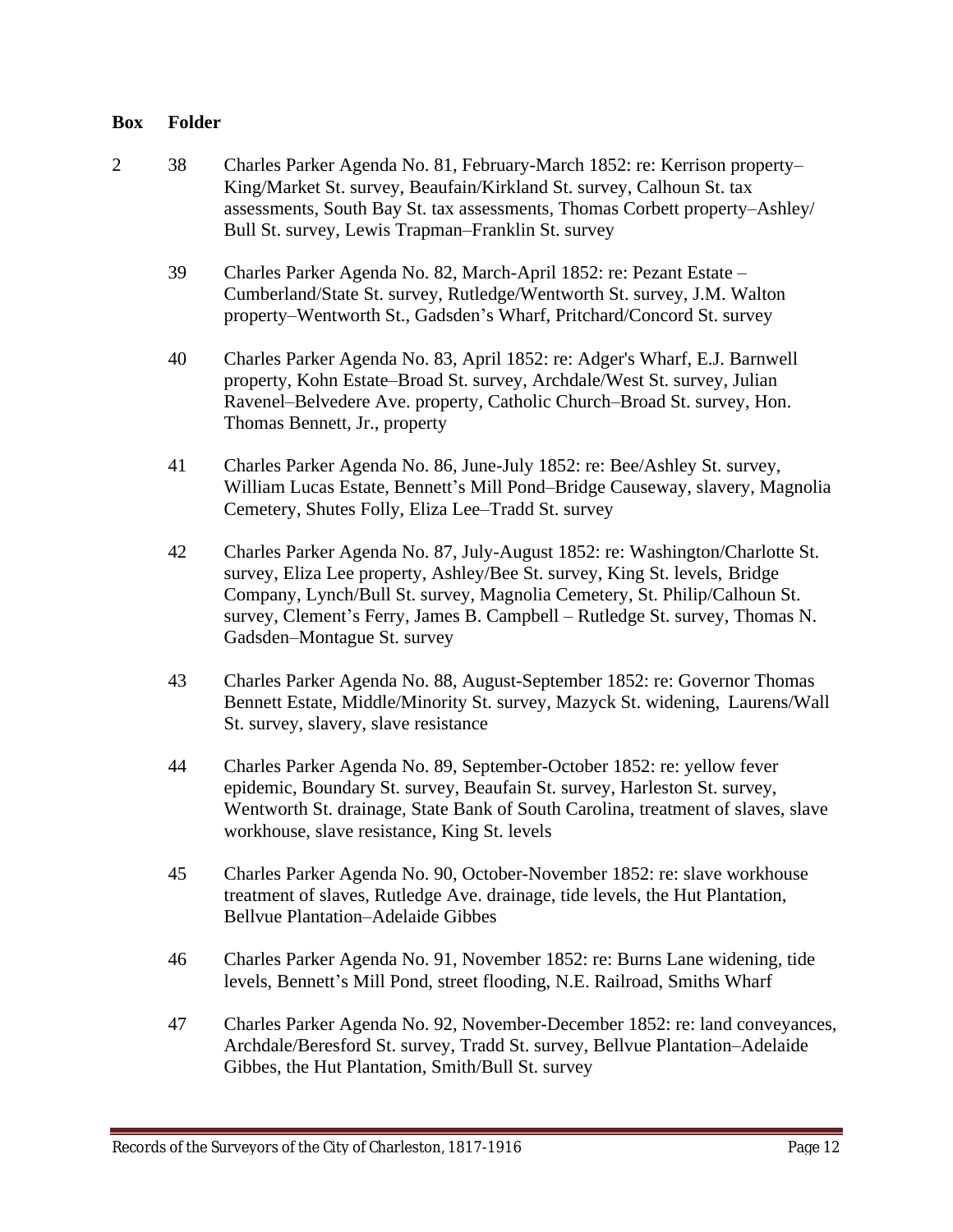- 2 48 Charles Parker Agenda No. 93, December 1852-January 1853: re: Dr. Eli Geddings, treatment of slaves, slave resistance, N.E. Railroad–Washington St., Millar Farm–Belvedere Road, East Bay St. survey–Joye Estate
	- 49 Charles Parker Agenda No. 94, January-February 1853: re: John Ravenel property, Tivoli Garden, Adger's South Wharf, Wragg Square survey, Second Presbyterian Church
	- 50 Charles Parker Agenda No. 95, February-March 1853: re: The College of Charleston, Daniel Hart Estate–Meeting St., Henry Deas Estate–Friend St., Dr. George Caulier–Society/Meeting St. survey, the Charleston Club–Meeting St., Octavius J. Guerard Estate–Montague/Harleston St., the Poor House–Magazine St., East Bay/Wentworth St. levels
	- 51 Charles Parker Agenda No. 96, March 1853: re: Society St. survey, John A. Winthrop–Meeting St. survey, Dr. Carrere property–Broad/Friend St., Second Presbyterian Church, Broad St. assessment, Nathan A. Cohen property–Archdale/ Beresford St., Short St. levels, James L. Pettigrew's plantation–Prince Georges Parish
	- 52 Charles Parker Agenda No. 97, March-April 1853: re: Rutledge/Smith St. survey, Joseph A. Winthrop property–Meeting/Moore St., Hanover St. survey, Hampstead Square–Blake St.,
	- 53 Charles Parker Agenda No. 98, April-May 1853: re: J.S. Ryan–Isaac S. Bailey Estate, Archdale/Market St. survey, Bennett's Canal, Robert Limehouse property –Tradd St., Queen/Franklin St. survey, *Ann Morris vs. Matthews*, Lewis Trapman property
	- 54 Charles Parker Agenda No. 99, May 1853: re: Bennett's Mill Pond, Rutledge Ave. survey, Radcliffe/Smith St. survey, South Carolina Railroad, Bedons Alley drainage, Vanderhorst's Wharf, Lucas Mill Pond
	- 55 Charles Parker Agenda No. 100, May-June 1853: re: South Carolina Railroad, Lucas Mill, Tradd/Council St. survey, Philadelphia St. levels, Hasell/Concord St. survey, land conveyances
	- 56 Charles Parker Agenda No. 102, July-August 1853: re: A.R. Haig–Ashley/Bee St. survey, Hasell St. tax assessments, Wilson St. levels, Peter Horlbeck Estate, Philip Gunn property–Smith/Franklin St.
	- 57 Charles Parker Agenda No. 103, August-September 1853: re: street levels, Boundary St. survey, East Bay St. survey–Fish Market, city boundary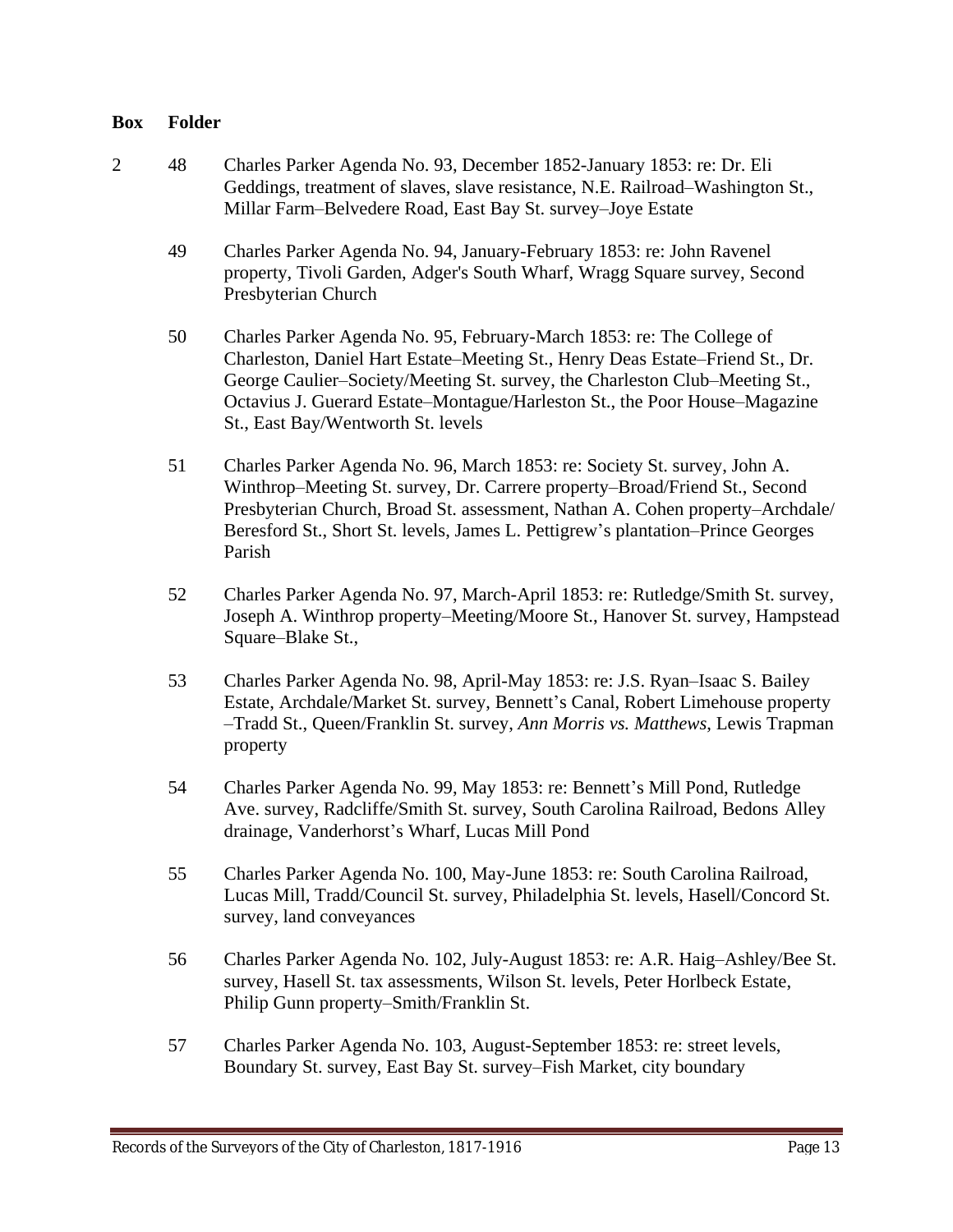- 2 58 Charles Parker Agenda No. 104, September-October 1853: re: city boundary, Catholic cemetery, tide levels, street levels
	- 59 Charles Parker Agenda No. 105, October-November 1853: re: Broad St. survey, Smith/Wentworth St. survey, Bennett/King St. survey, Society St. levels, John F. Steinmeyer property–America St., H. Sahlmann property–Laurens/East Bay, Queen St. levels, Nassau/Amherst St. survey
- 3 1 Charles Parker Agendas Nos. 106, November-December 1853: re: Institute Hall, Circular Congregational Church, Queen St. levels, George St. levels, Meeting St. survey, land conveyances, Longitude Lane levels
	- 2 Charles Parker Agenda No. 107, December 1853-January 1854: re: Committee on Tidal System, Bennett's Mill Pond, Committee on Drains of Upper Wards, King/ Queen St. survey, Thomas Ryan property–Cannon/Rutledge St. survey, land conveyances
	- 3 Charles Parker Agenda No. 108, January-February 1854: re: drainage system, Otis Mills' property, Anson St. survey, Thomas M. Hume–Thomas St. survey, Queen St. levels, Calhoun Square survey
	- 4 Charles Parker Agenda No. 109, February-March 1854: re: Limehouse St. levels, Jonathan Lucas–Gadsden's Canal, sewer specifications, Queen St. levels, Concord/Hassel St. survey, Burns Lane drainage
	- 5 Charles Parker Agenda No. 110, March 1854: re: land conveyances, street levels, property tax assessments, Circular Congregational Church, Water St. levels
	- 6 Charles Parker Agenda No. 111, March-April 1854: re: Water St. levels, East Bay St. survey, Queen St. drainage, street levels, Shepherd St./Line St. survey
	- 7 Charles Parker Agenda No. 113, May 1854: re: George H. Kelsey property– Hayne St., Water St. survey, Washington/Chapel St. survey, Grace F. Latham– Motte Lane, Charles T. Lowndes property, solar eclipse
	- 9 Charles Parker Agenda No. 114, May-June 1854: re: Queen St. dimensions, Charles T. Lowndes property dispute, Meeting St. survey, East Bay St. survey, Calhoun St., Smith St. widening, Tradd St. survey, Ashley River, wharves, South Bay/Legare St. survey
	- 10 Charles Parker Agenda No. 115, June-August 1854: re: Bull/Pitt St. survey, Prioleau St. survey, Spring St. bridge, street levels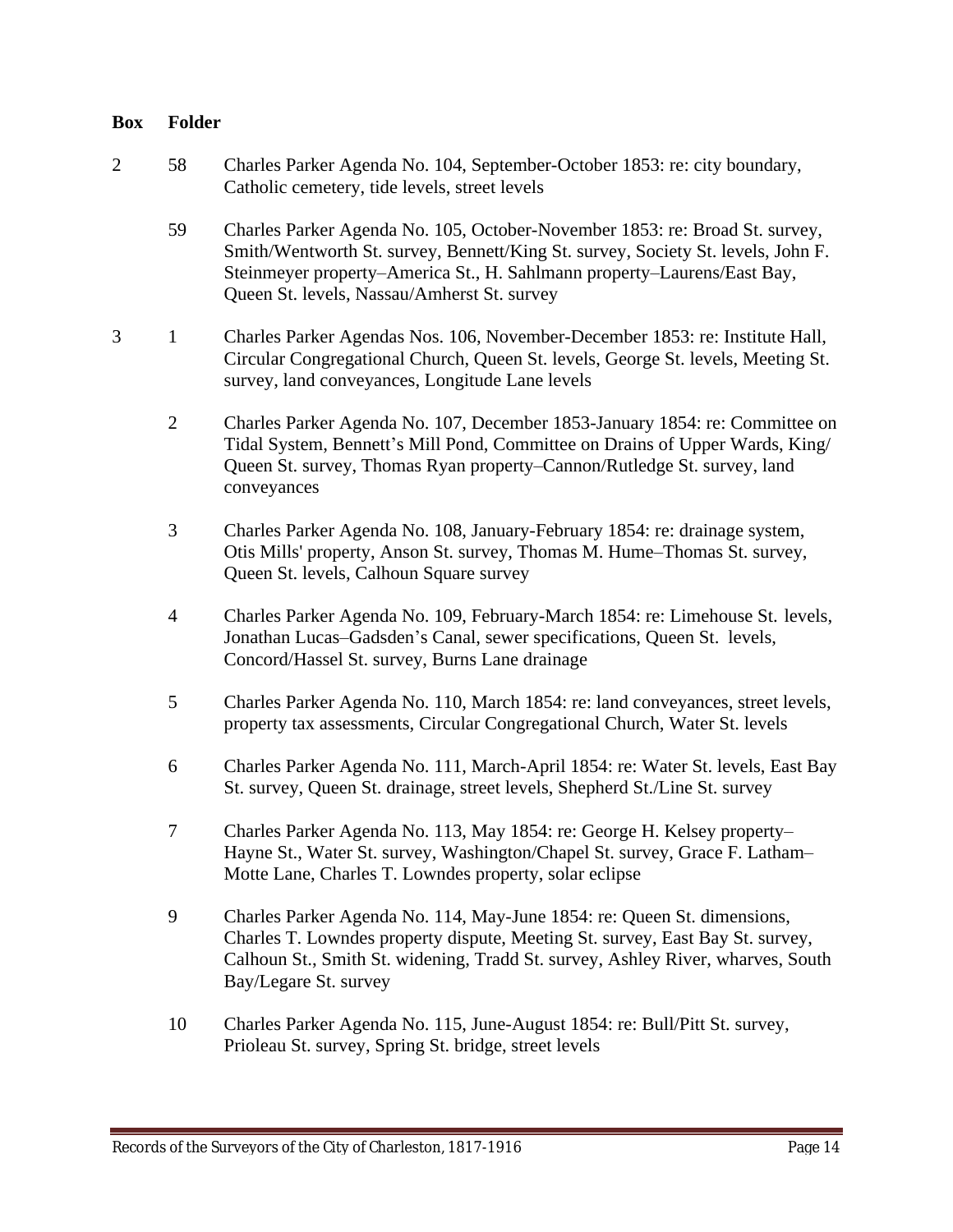- 3 11 Charles Parker Agenda No. 116, August-September 1854: re: East Bay St. tax assessments, Beaufain / Mazyck St. survey, Daniel Ravenel property–Water/East Bay St., 1854 hurricane
	- 12 Charles Parker Agenda No. 117, September-October 1854: re: Meeting/Ann St. survey, Thomas L. Bulow–King/George St. survey, magnetic variation, The Citadel magazine, yellow fever epidemic, Charleston Library Society, slave resistance, Burns Lane tax assessments
	- 13 Charles Parker Agenda No. 118, October-November 1854: re: magnetic variation, The Citadel magazine, tide levels
	- 15 Charles Parker Agenda No.119, November-December 1854: re: Moreland's Wharf, land conveyances, Calhoun St. survey, Battery repairs, T.L. Bulow property–Reid/Amherst St.
	- 16 Charles Parker Agenda No. 120, December 1854-January 1855: re: Battery repairs, tide levels, Mills Wharf, Boyce's Wharf, Clifford St. levels, White Point Garden
	- 17 Charles Parker Agenda No. 121: January-February 1855: re: Battery repairs, 1699 and 1752 hurricanes, Boyce's Wharf, land conveyances, T.N. Gadsden property, Smith St. levels, William Izard Bull property, Albert Schmidt–Vernon/Marsh St. survey
	- 19 Charles Parker Agenda No. 122, February-April 1855: re: George St. drainage, slavery, slave resistance, Gahagan Plantation, land conveyances
	- 20 Charles Parker Agenda No. 123, April-May 1855: re: Market St. levels, George W. Brown–Belvedere farm, East Bay/Market St. survey, Church/Chalmers St. survey, drainage tax assessments, Bull St. dimensions, land conveyances
	- 21 Charles Parker Agenda No. 124, May-June 1855: re: Cleland land grant, slavery, treatment of slaves, Coming Creek, N.E. Railroad, William Ravenel Estate, Spring St. bridge, land conveyances
	- 23 Charles Parker Agenda No. 125, June 2-21, 1855: re: T.N. Gadsden Estate, land conveyances, Wentworth St. levels, South Carolina Railroad, New/Broad St. survey, Tradd/New St.–William Middleton property, slave hire agreement, Bennett's Mill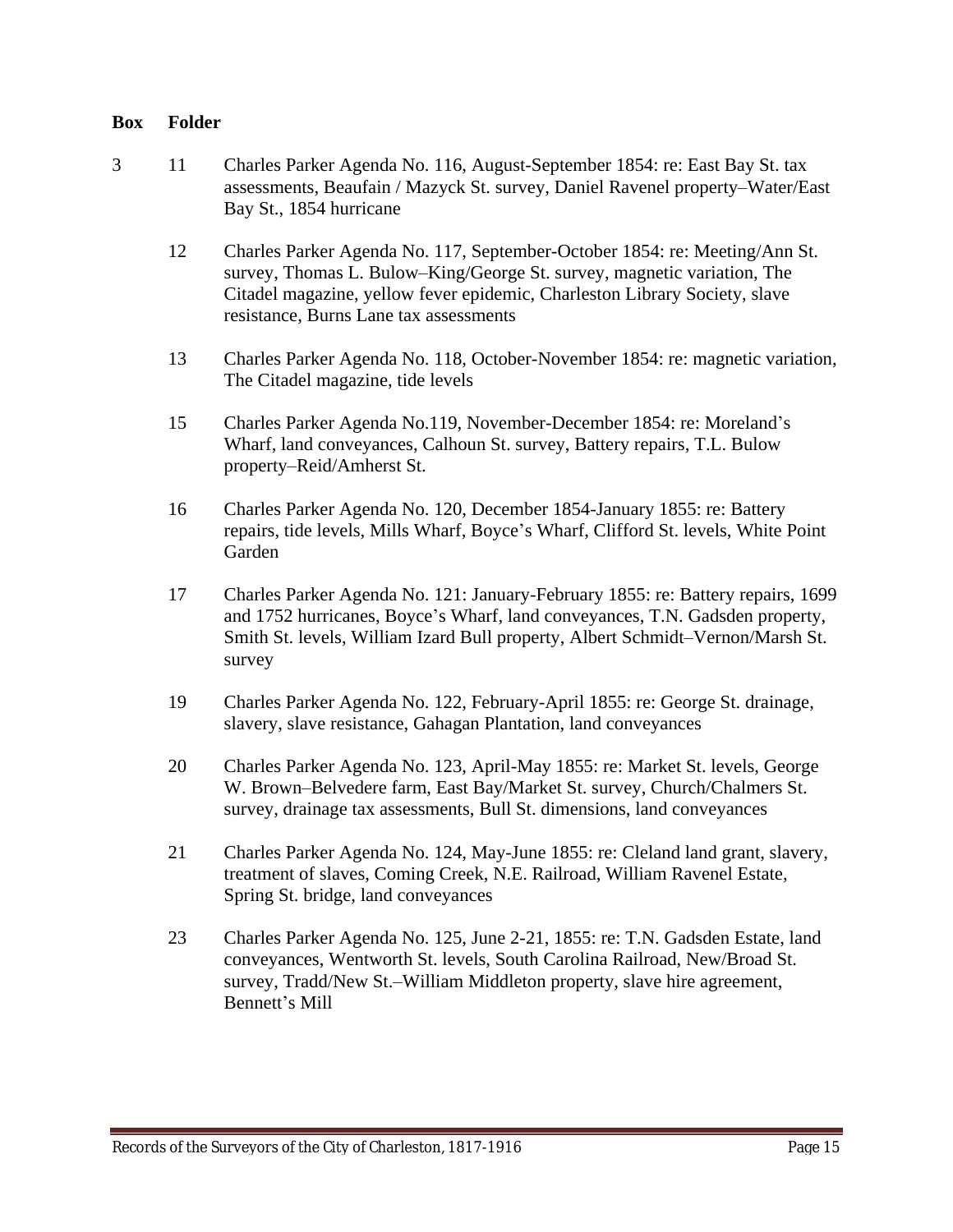- 3 24 Charles Parker Agenda No. 126, June-July 1855: re: Hon. Thomas Bennett, Jr., Estate, South Carolina Railroad, N.E. Railroad, Charles T. Mitchell–King/John St. survey, Charleston Bridge Company, W.A. Caldwell property–State/ Chalmers St.
	- 25 Charles Parker Agenda No. 127, July-August 1855: re: Carolina Gas Company– Washington/Charlotte St. survey, Broad/Church St. survey, Daniel McNeil Estate– Doughty St., Hampstead Mall, Bethel Methodist Church, Ashley/Doughty St. survey, Presbyterian Church–Calhoun/St. Philip St. survey, South Carolina Railroad, Know-Nothing Party, land conveyances
	- 26 Charles Parker Agenda No. 128, August-October 1855: re: Market/Rafers Alley survey, South Carolina Railroad, Anson St. tax assessments, John H. Steinmyer property–Wentworth/Gadsden St., magnetic variation, The Citadel magazine
	- 27 Charles Parker Agenda No. 129, October-November 1855: re: magnetic variation, The Citadel magazine, Hobcaw Plantation, George/King survey, Thomas N. Gadsden property–Clifford/Queen St., Wall St. survey, George Just property– Hassel St., Tradd St. survey, Jonathan Lucas Estate, Joseph Righton Estate– Water St.
	- 28 Charles Parker Agenda No. 130, November 1855-January 1856: re: Joseph Righton house
	- 29 Charles Parker Agenda No. 131, January-February 1856: re: Bull St. dimensions, King St. survey, Broad St. survey, Trapman St. drains, Williman Estate–King St.
	- 31 Charles Parker Agenda No. 132, February 6-25, 1856: re: Williman Estate survey
	- 32 Charles Parker Agenda No. 133, February-April 1856: re: Charles T. Lowndes– East Bay St. survey, plantation of J.A. Sanders, N.E. Railroad, drainage/tidal system, Meeting/Calhoun St. survey, Trapman St. drains
	- 33 Charles Parker Agenda No. 134, April 1856: re: Lamboll St. survey, Somerton Plantation, Mazyck St. encroachments, King St. survey, Society St. surveys, Wall St. survey
	- 34 Charles Parker Agenda No. 135, April-June 1856: re: Rev. Dr. John Forrest–King St., brick mortar formula, Atlantic St. levels, Battery Seawall, Market St. levels, N.E. Railroad, land conveyances
	- 35 Charles Parker Agenda No. 136, June-July 1856: re: N.E. Railroad, tidal system modifications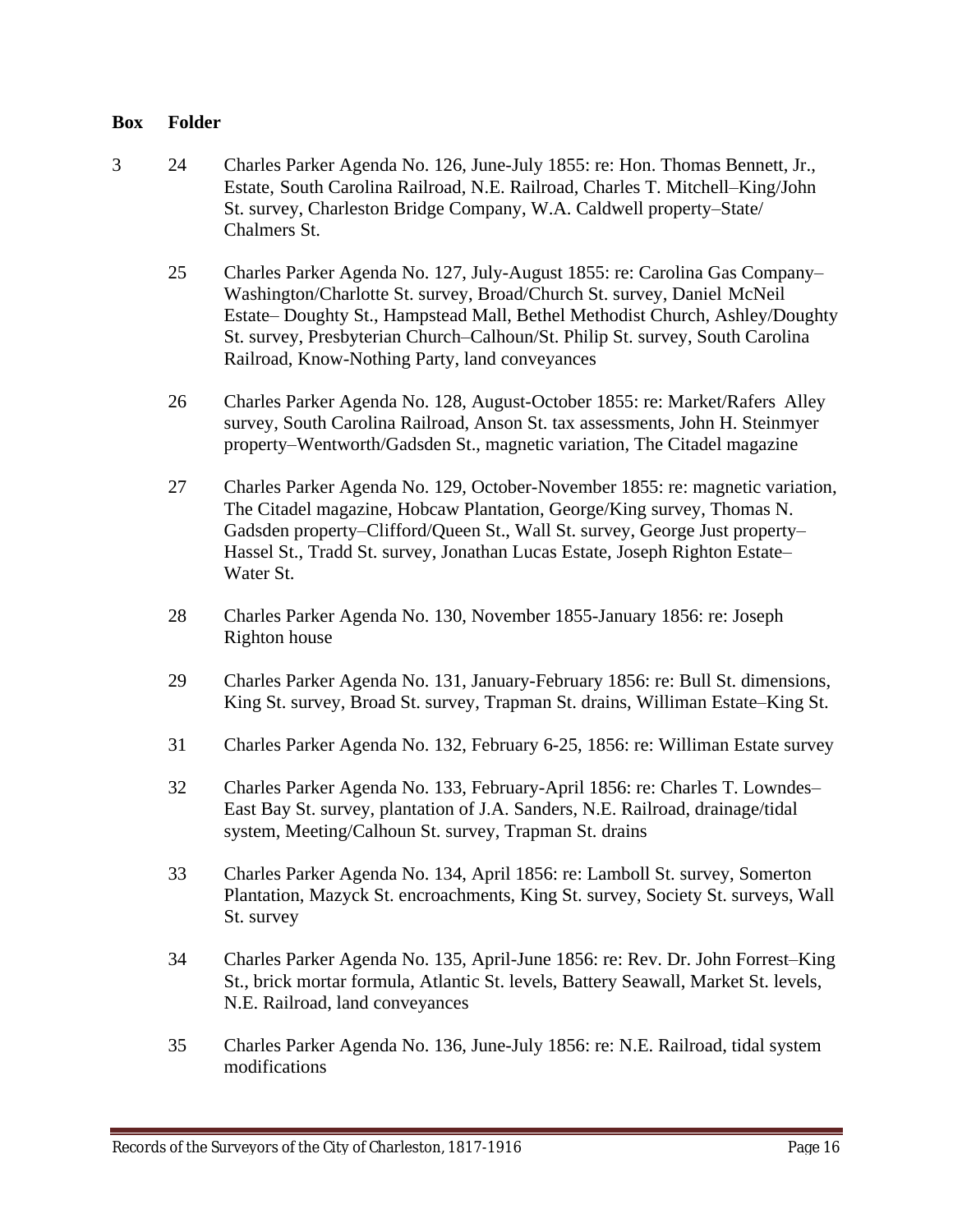- 3 36 Charles Parker Agenda No. 137, July-August 1856: re: Market St. assessment, N.E. Railroad, Wragg Estate
	- 37 Charles Parker Agenda No. 138, August-September 1856: re: Magazine St. levels, East Bay St. levels, William Henry Estate, William Izard Bull, Archdale/ Market St. survey, slave sales, slave deaths, Henry C. Gefkin Estate, land conveyances
	- 38 Charles Parker Agenda No. 139, September-October 1856: re: Maria C. Faber– Alexander St. survey, William Wightman Estate, William Brunges–Laurens/ Minority St. survey, duel of William R. Taber and Edward Magrath, Lynch St. survey, Philip Gadsden Estate survey–Cannonboro
	- 39 Charles Parker Agenda No. 141, December 1856-February 1857: re: slave-hire arrangement, H.D. Walker Estate, Hampstead Mall, Poor House/House of Correction, slave badges, College/Green St. survey
	- 40 Charles Parker Agenda No. 142, February-March 1857: re: College Square, James S. Colburn–King St. survey, Andrew Grey Estate–Rutledge/Spring St. survey, Chapel/Alexander survey, Bennett's Mill Pond, graves at The Citadel magazine
	- 41 Charles Parker Agenda No. 143, March-May 1857: re: George St. tax assessments, street drain construction, Calhoun St. drains, Cooper River marsh land grants, mortar cement formula, Broad St. survey
	- 42 Charles Parker Agenda No. 144, May-June 1857: re: wharves, George St. tax assessments, Smith/Calhoun St. survey
	- 43 Charles Parker Agenda No. 146, July-August 1857: re: Bull/Smith St. survey, street drains, Tradd St. tax assessments Rutledge / Queen St. survey, Logan St. dimensions, Friend St. tax assessments
	- 44 Charles Parker Agenda No. 147, August-September 1857: re: Logan St. assessment, Tradd/Greenhill St. survey, Thomas Garety property–Philadelphia St.
	- 45 Charles Parker Agenda No. 148, November-December 1857: re: Col. Richard Reynolds Estate, wharves of Charles Manigault
	- 46 Charles Parker Agenda No. 149, December 1857-February 1858: re: F.Y. Glover property–Bull/Rutledge St., N.E. Railroad, Col. Samuel Warren–Echaw Creek, "Old Store" tract, St. James-Santee land conveyances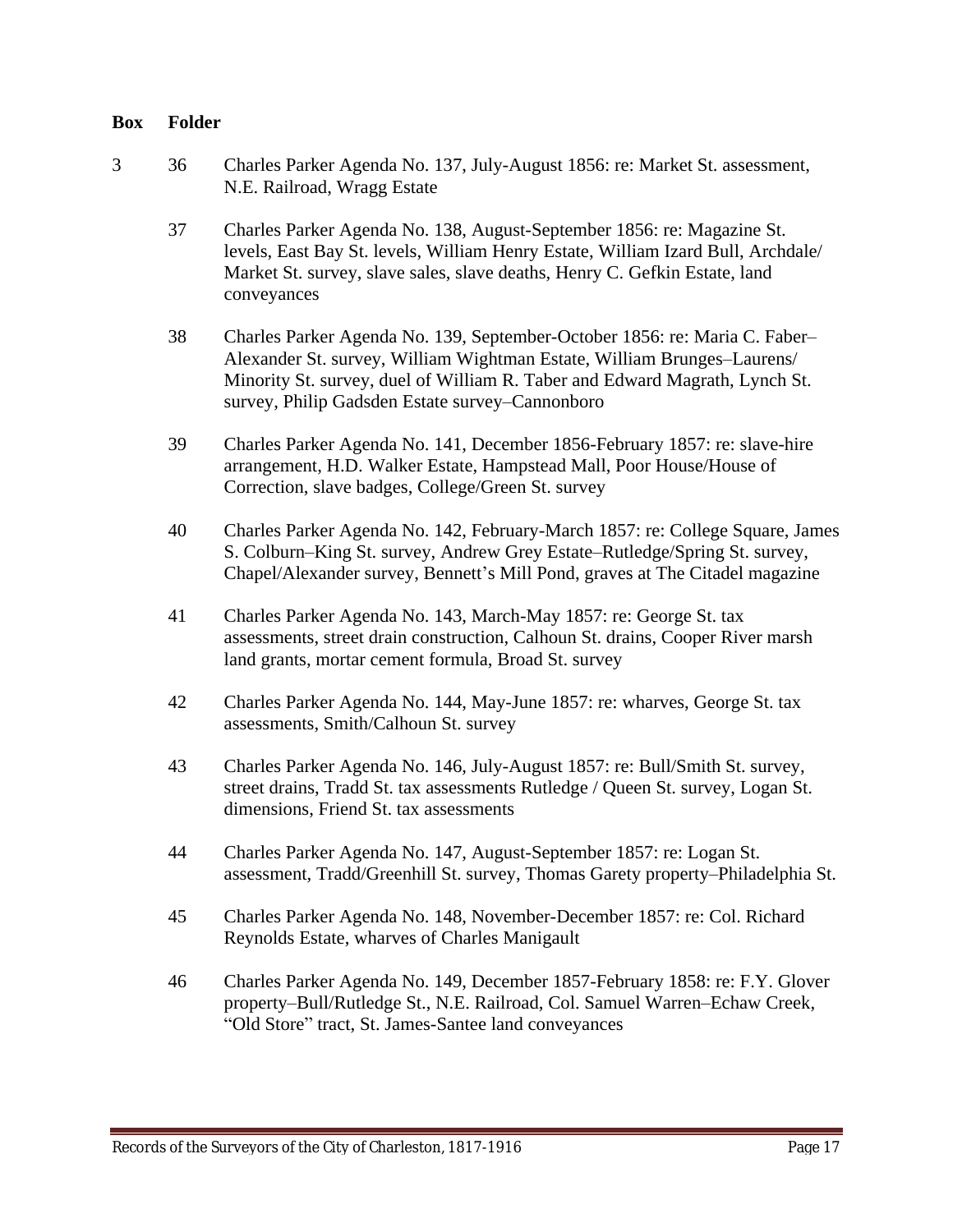- 3 47 Charles Parker Agenda No. 150, February 1-13, 1858: re: Col. Samuel Warren Estate, "Old Store" tract, St. James-Santee land conveyances, King/Lamboll St. survey, Meeting St. artesian well, Meeting/George St. survey
	- 48 Charles Parker Agenda No. 151, February 13-18, 1858: re: Col. Samuel Warren Estate, Echaw Creek, St. James-Santee land conveyances "Old Store" tract
	- 49 Charles Parker Agenda No. 152, February 18-25, 1858: re: Col. Samuel Warren Estate, Echaw Creek, Noah Serree, St. James-Santee land conveyances
	- 50 Charles Parker Agenda No. 153, February 25-March 5, 1858: re: Col. Samuel Warren Estate, St. James-Santee land conveyances, Noah Serree, N.E. Railroad
	- 51 Charles Parker Agenda No. 154, March 5-15, 1858: re: Col. Samuel Warren Estate, St. James-Santee plantations, land grants and conveyances, Noah Serre
	- 52 Charles Parker Agenda No. 155, March 15-28, 1858: re: Col. Thomas D. Condy, Col. Samuel Warren Estate, Noah Serre, "Old Store" tract, provincial land grants, St. James-Santee plantations, Daniel E. Huger
- 4 1 Charles Parker Agenda No. 157, April-May 1858: re: Col. Samuel Warren Estate, land grants and conveyances, Lewis Miles Estate, "Old Store" tract, Exchange and Customs House Building
	- 2 Charles Parker Agenda No. 158, May-June 1858: re: Four Mile House, Col. Samuel Warren Estate, land conveyances, "Old Store" tract, Cannonboro, Thomas Gadsden Estate
	- 3 Charles Parker Agenda No. 159, June-August 1858: re: Logan / Broad St. survey, "Old Store" tract, Col. Samuel Warren Estate, N.E. Railroad
	- 4 Charles Parker Agenda No. 160, August-September 1858: re: No. 5 Water St., Col. Samuel Warren Estate, "Old Store" tract, Theodore L. Gourdin Estate, Colonial South Carolina settlements, St. James-Santee land conveyances, Noah Serre Estate
	- 5 Charles Parker Agenda No. 161, September-October 1858: re: colonial land grants, St. James-Santee land conveyances, Col. Samuel Warren Estate, Lynch St. drain levels, Queen St. drain levels
	- 6 Charles Parker Agenda No. 163, November 1858-February 1859: re: Calhoun St. drain levels, St. James-Santee land conveyances, Col. Samuel Warren Estate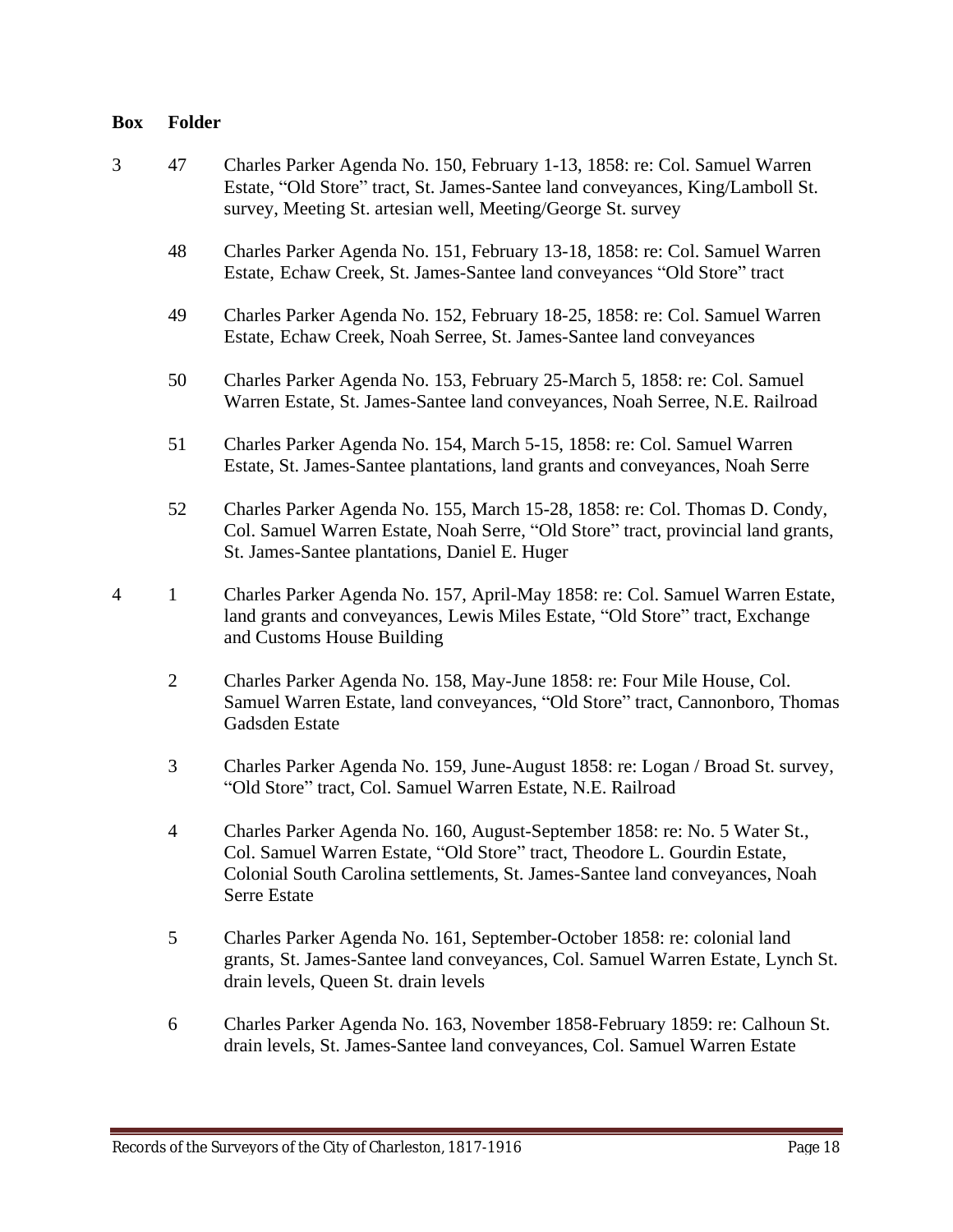4 7 Copy of Charles Parker's Statement to City Council dated June 6, 1850, copied 1893: re: Mount Pleasant St.–city boundary

## *John A. Michel Records Copies of Charles Parker's Notebooks, 1817-1856*

- 1 1 Annotated Copy of Charles Parker's Notebook No. 1, September 1817-January 1818, copied 1861: re: wharves, Dockon Plantation, The Hut plantation–James Holmes, Thomas Simons' plantation–Johns Island
	- 2 Annotated Copy of Charles Parker's Notebook No. 3, 1818, copied 1861: re: Church St. survey, Beresford Alley survey
	- 3 Annotated Copy of Charles Parker's Notebook No. 19, 1825-1826, copied 1866: re: Motte's Wharf, City Market, King / Lamboll St. survey, Wentworth/Smith St. survey, Boundary St. survey, East Bay St. widening, Chalmers St. survey
	- 4 Annotated Copy of Charles Parker Notebooks No. 31 and No. 41, 1838 and 1849- 1850, copied 1867: re: Andrew Turnbull/John Lining House survey, Horlbeck Alley survey, Water St. survey, Mazyck St. survey, Pinckney/Anson St. survey, the Battery Mall plan, King St. survey, wharves, fire of 1838–damaged property, property tax assessments
	- 5 Annotated Copy of Charles Parker Notebook No. 35, April 1841-June 1842, copied 1867: re: Laurel Island, Washington Race Course, Gadsden Lands survey, Pinckney St. survey, Coates Row survey
	- 6 Annotated Copy of Charles Parker Notebook No. 36, July 1842-January 1844, copied 1861: re: The Citadel, Vanderhorst / Coming St. survey, King St. surveys, Clifford St. survey, No. 17 Tradd St. survey, Wentworth St. tax assessments
	- 7 Annotated Copy of Charles Parker Notebook No. 43, 1851-1852, n.d., re: Mordecai Cohen Estate, Lewis Trapman property
	- 8 Annotated Copy of Charles Parker Notebook No. 47, 1854-1856, n.d., re: Thomas N. Gadsden, South Carolina Railroad, Charleston Bridge Company, Carolina Gas Company, N.E. Railroad, Village of Washington
	- 9 Annotated Copy of Charles Parker Country Book No. 4, December 1850- June 1855, copied 1867: re: Robert Fenwick Tract, Laurel Hill Plantation, Rutledge St. survey, Bennett's Mill Pond, Hon. Thomas Bennett, Jr., Frederick Kohne Estate, Tradd St. survey, Broad St. / East Bay St. survey, Daniel G. Joye Estate, King St. survey, Burns Lane survey, George St. survey, Lucas Mill Pond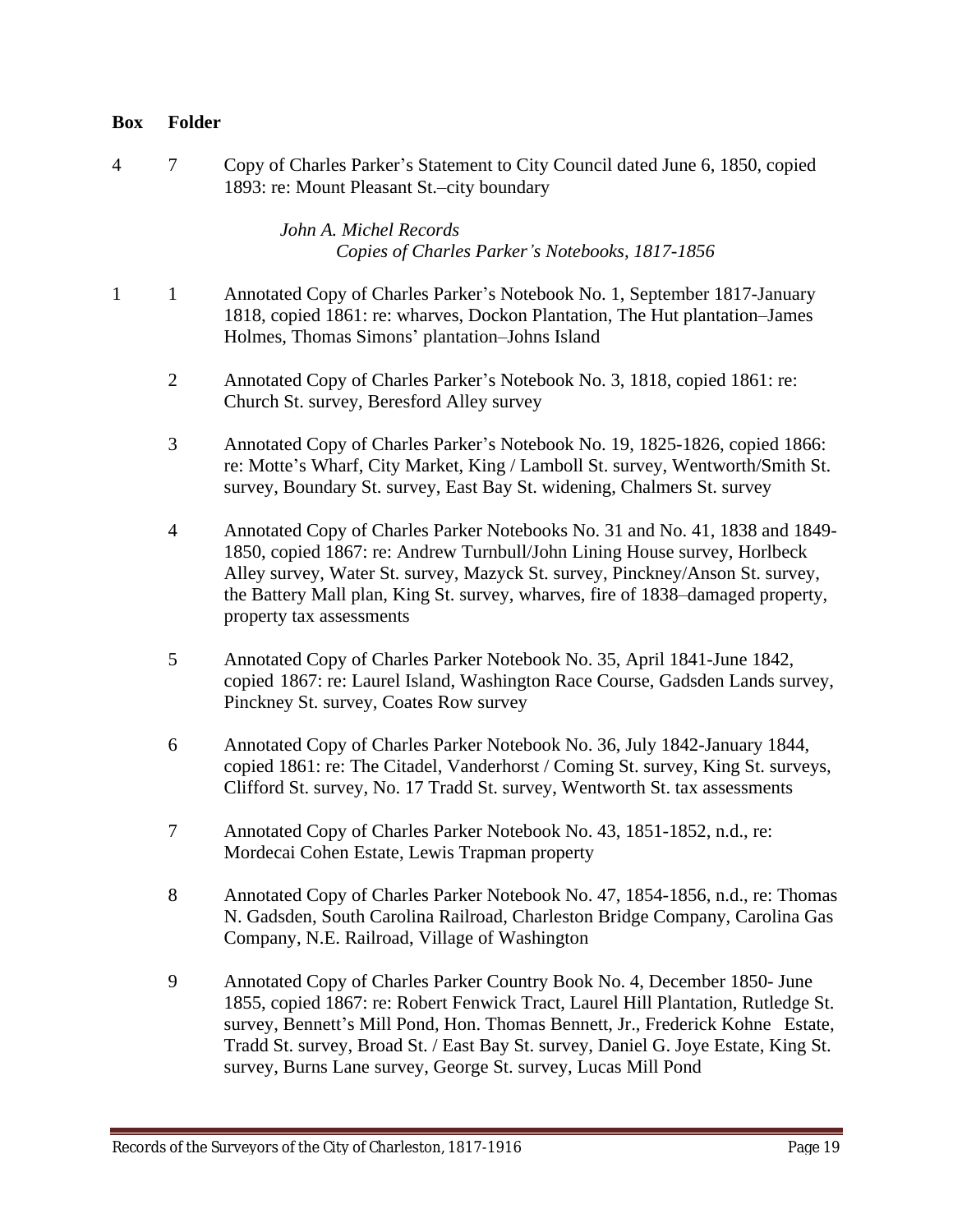*Annotated Copies of Charles Parker's 1842-1859 Agendas, 1861- 1867*

- 1 17 Annotated Copy of Charles Parker Agenda Nos. 5-7, August 1843-March 1844, copied 1861
	- 22 Annotated Copy of Charles Parker Agenda Nos. 8-11, March-September 1844, copied 1861
	- 28 Annotated Copy of Charles Parker Agenda No. 16, May-June 1845, copied 1867
	- 31 Annotated Copy of Charles Parker Agenda No. 18, August-October 1845, copied 1870
- 3 8 Annotated Copy of Charles Parker Agenda No. 113, May 1854, copied 1867
	- 14 Annotated Copy of Charles Parker Agenda Nos. 116 and 118, August-November 1854, copied 1867
	- 18 Annotated Copy of Charles Parker Agenda No. 121, January-February 1855, copied 1861
	- 22 Annotated Copy of Charles Parker Agenda Nos. 122 and 124, February-June 1855, copied 1861
	- 30 Annotated Copy of Charles Parker Agenda No. 131, January-February 1856, copied 1861

*John A. Michel Agendas and Field Notebooks, 1856-1869*

- 4 8 John A. Michel Agenda No. 6, February 1856-January 1857: re: Spring St. survey, Pee Dee River plantations
	- 9 John A. Michel Agenda No. 8, February-October 1858: re: Judith St. survey, Spring/President St. survey, Ashley / Spring St. survey, Vardell Creek
	- 10 John A. Michel Notebook No. 17, Ward No. 3, January-September 1866: re: East Bay St. survey, Queen St. survey, Hasell/Meeting St. survey
	- 11 John A. Michel Notebook No. 18, Christ Church, March-December 1866: re: John T. Elsworth Estate – Christ Church, African Americans